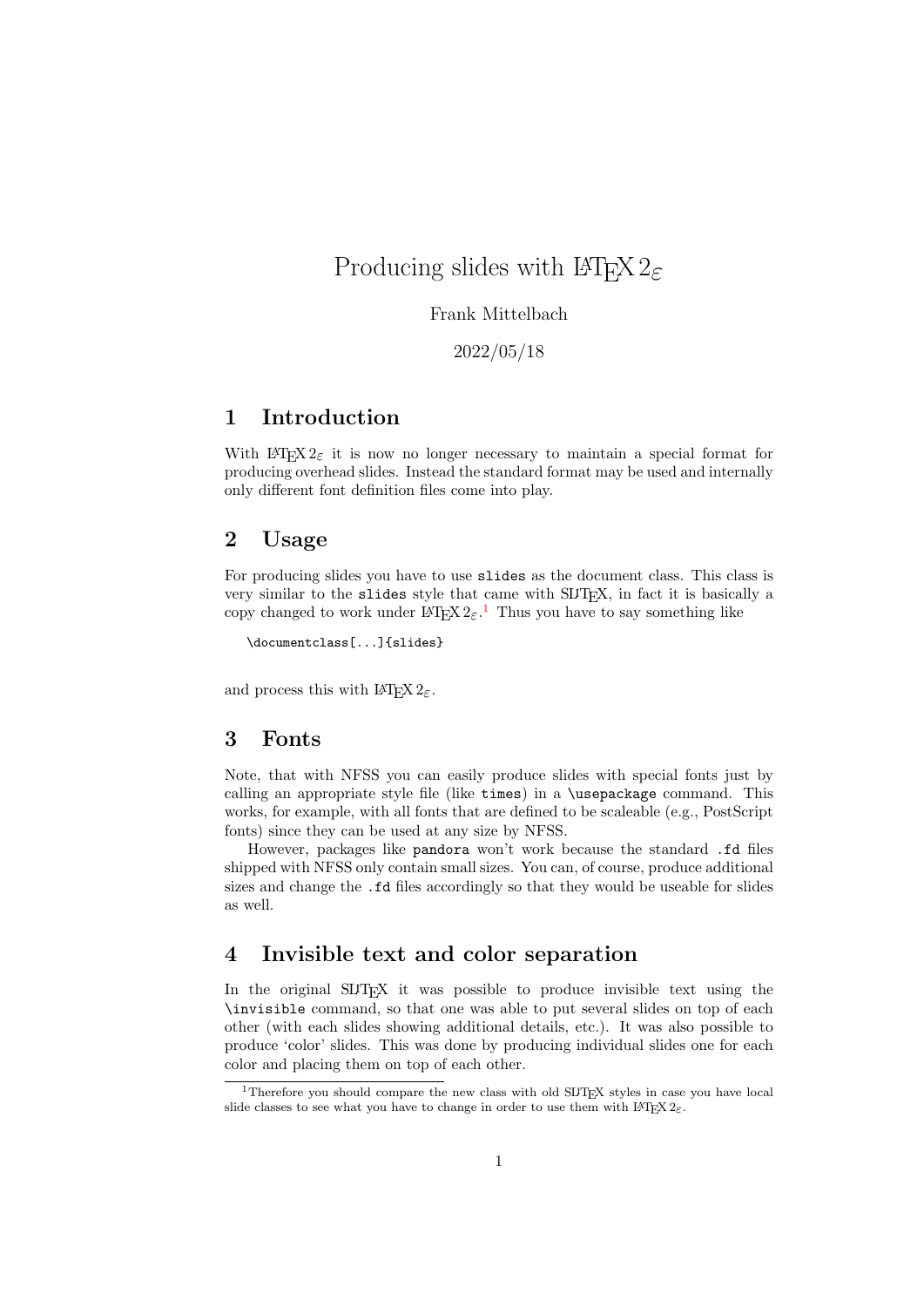The availability of color printers and the color package make color separation obsolete, so it has been removed. Although the color has also made \invisible obsolete, the command is retained in the  $\mathbb{F} \mathbb{F} \times \mathbb{Z}$  implementation, but there are a few restrictions. Invisible fonts are implemented as special shapes where the shape names are build by prefixing the normal shape name with an uppercase I. For example, the 'normal invisible shape' would be In. When LATEX is requested to typeset invisible it will thus change the current shape attribute in this manner. To make this work it is necessary that the resulting font shape group is defined. If not, the normal font substitution mechanism of LAT<sub>E</sub>X  $2_{\epsilon}$  will change the attribute until it finds a usable font shape group with the result that the text may become visible.

As long as you use the standard fonts for slides this is not a problem because all the visible font shape groups have invisible counterparts. However, if you decide on using special fonts, e.g., PostScript fonts, your \DeclareFontShape settings may not contain invisible font shape groups and thus you may be unable to use these features without adding additional \DeclareFontShape commands to your .fd files or the preamble of your document.

# 5 The Implementation

Warning: The implementation is still very experimental and may change internally very much. It currently basically consists of a slightly modified copy of slides.sty (which then forms slides.cls) followed by a slightly changed copy of slitex.tex. Documentation is practically non-existing. Everybody is invited to help changing this!

The code is divided into two parts, we first implement the class related functions and declarations and then define low level stuff that is necessary within every class. By placing such commands into a separate file it will be possible to share it with other slide classes.

### 5.1 The class code

At this point we input the redefinitions that are necessary for SLIT<sub>E</sub>X.

- 1 ⟨∗class⟩
- 2 \input{slides.def}

Now we are ready for setting up the font tables. As usual, we first look for a local configuration file sfonts.cfg. If there isn't one, we fall back to the default one (sfonts.def).

| 3 \InputIfFileExists{sfonts.cfg}        |
|-----------------------------------------|
|                                         |
| $*$ $\sim$ $J\%$                        |
| * Local config file sfonts.cfg used^^J% |
| $*$ $\sim$ $J\%$                        |
|                                         |
| ${\infty}$                              |

# 6 Declaration of Options

We declare a few options as illegal.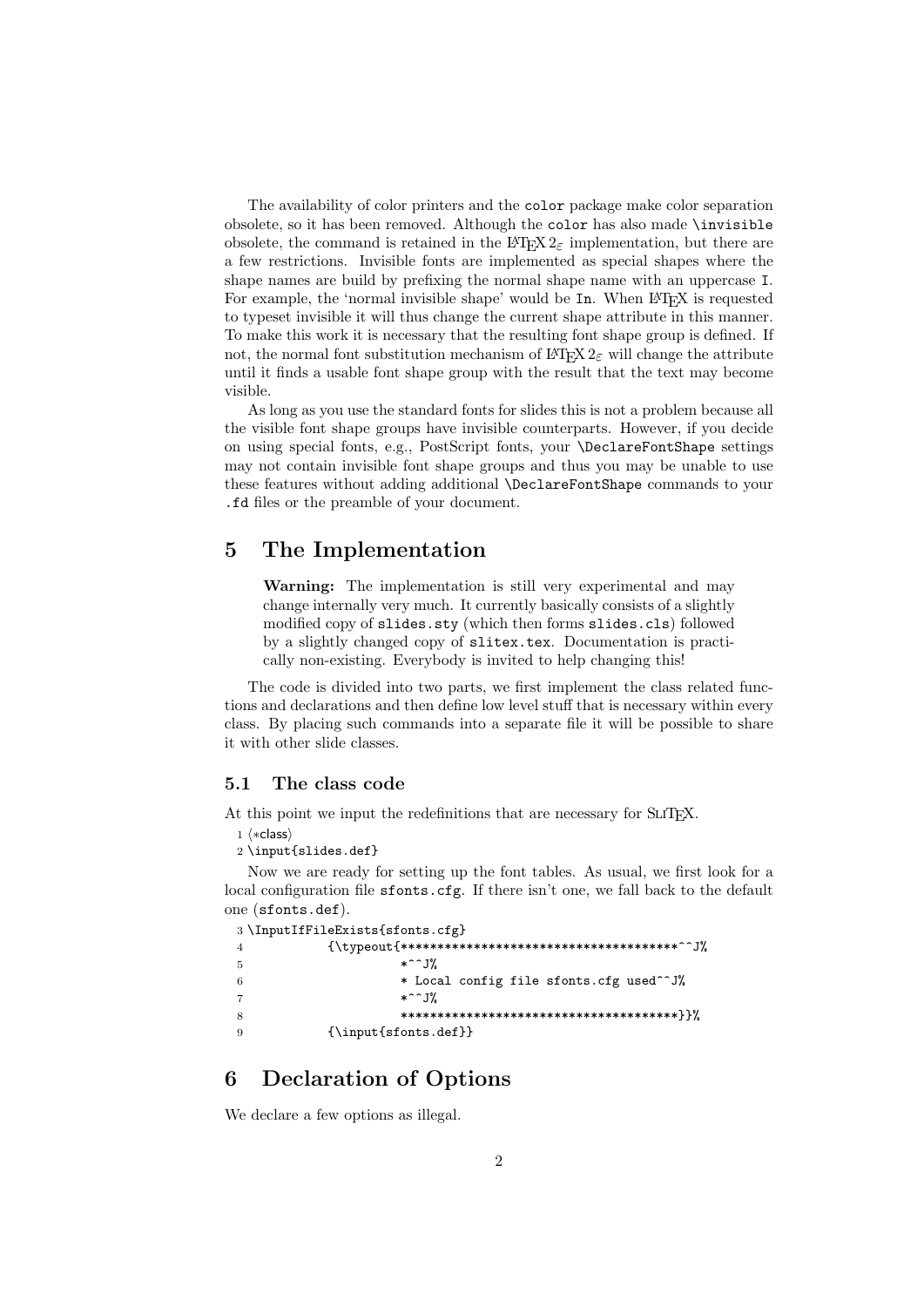### 6.1 Setting Paper Sizes

The variables \paperwidth and \paperheight should reflect the physical paper size after trimming. For desk printer output this is usually the real paper size since there is no post-processing. Classes for real book production will probably add other paper sizes and additionally the production of crop marks for trimming.

```
10 \DeclareOption{a4paper}
11 {\setlength\paperheight {297mm}%
12 \setlength\paperwidth {210mm}}
13 \DeclareOption{a5paper}
14 {\setlength\paperheight {210mm}%
15 \setlength\paperwidth {148mm}}
16 \DeclareOption{b5paper}
17 {\setlength\paperheight {250mm}%
18 \setlength\paperwidth {176mm}}
19 \DeclareOption{letterpaper}
20 {\setlength\paperheight {11in}%
21 \setlength\paperwidth {8.5in}}
22 \DeclareOption{legalpaper}
23 {\setlength\paperheight {14in}%
24 \setlength\paperwidth {8.5in}}
25 \DeclareOption{executivepaper}
26 {\setlength\paperheight {10.5in}%
27 \setlength\paperwidth {7.25in}}
```
The option landscape switches the values of \paperheight and \paperwidth, assuming the dimensions were given for portrait paper.

```
28 \DeclareOption{landscape}
29 {\setlength\@tempdima {\paperheight}%
30 \setlength\paperheight {\paperwidth}%
31 \setlength\paperwidth {\@tempdima}}
```
# 6.2 The clock option

The option clock prints the time at the bottom of each note. We also define here the commands and counters used to keep track of time.

```
32 \newif\if@clock \@clockfalse
33 \DeclareOption{clock}{\@clocktrue
34 \AtEndDocument{\typeout{\@arabic\c@minutes\space minutes}}
35 }%
36 \newcounter{minutes}%
37 \newcounter{seconds}%
38 \newcommand*{\settime}[1]{\setcounter{seconds}{0}\addtime{#1}}%
39 \newcommand*{\addtime}[1]{\addtocounter{seconds}{#1}%
40 \setcounter{minutes}{\value{seconds}}%
41 \global \divide \value{minutes} by 60\relax}
42
```
# 6.3 Two-side or one-side printing

Two-sided printing is not allowed, so don't declare an option. But it is necessary to initialize the switch.

\@twosidefalse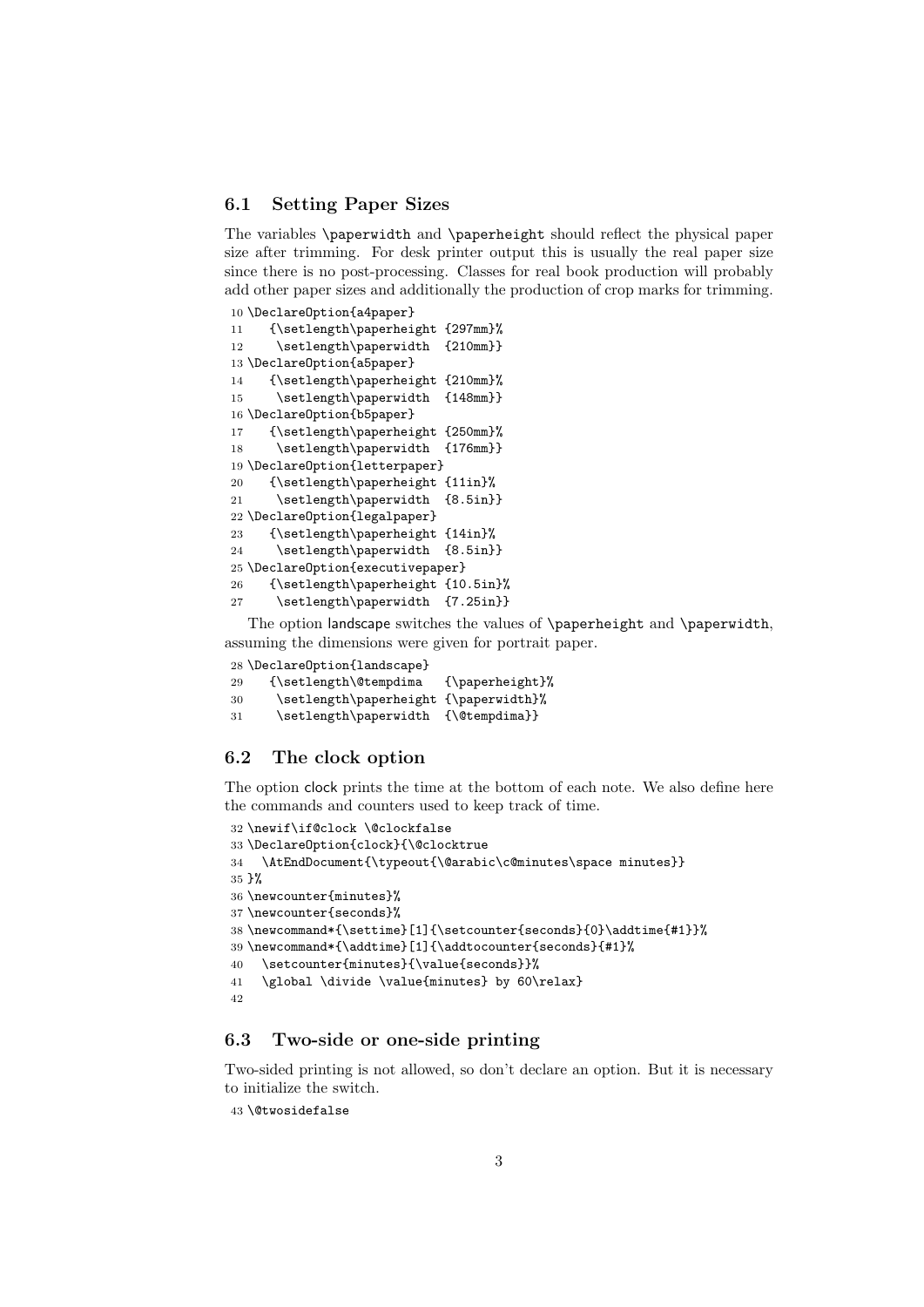#### 6.4 Draft option

If the user requests draft we show any overfull boxes. We could probably add some more interesting stuff to this option.

```
44 \DeclareOption{draft}{\setlength\overfullrule{5pt}}
45 \DeclareOption{final}{\setlength\overfullrule{0pt}}
```
### 6.5 Titlepage option

The default is for a \maketitle command to make a new page.

```
46 \newif\if@titlepage
47 \@titlepagetrue
48 \DeclareOption{titlepage}{\@titlepagetrue}
49 \DeclareOption{notitlepage}{\@titlepagefalse}
```
### 6.6 Twocolumn printing

Two-column printing is again forbidden.

```
50 \DeclareOption{onecolumn}{}
51 \DeclareOption{twocolumn}{%
52 \ClassWarning{slides}{No 'twocolumn' layout for slides}}
```
### 6.7 Equation numbering on the left

The option leqno can be used to get the equation numbers on the left side of the equation.

```
53 \DeclareOption{leqno}{\input{leqno.clo}}
```
### 6.8 Flush left displays

The option fleqn redefines the displayed math environments in such a way that they come out flush left, with an indentation of \mathindent from the prevailing left margin.

```
54 \DeclareOption{fleqn}{\input{fleqn.clo}}
```
# 7 Executing Options

Here we execute the default options to initialize certain variables.

55 \ExecuteOptions{letterpaper,final}

The \ProcessOptions command causes the execution of the code for every option FOO which is declared and for which the user typed the FOO option in his \documentclass command. For every option BAR he typed, which is not declared, the option is assumed to be a global option. All options will be passed as document options to any \usepackage command in the document preamble. 56 \ProcessOptions

## 8 Loading Packages

The standard class files do not load additional packages.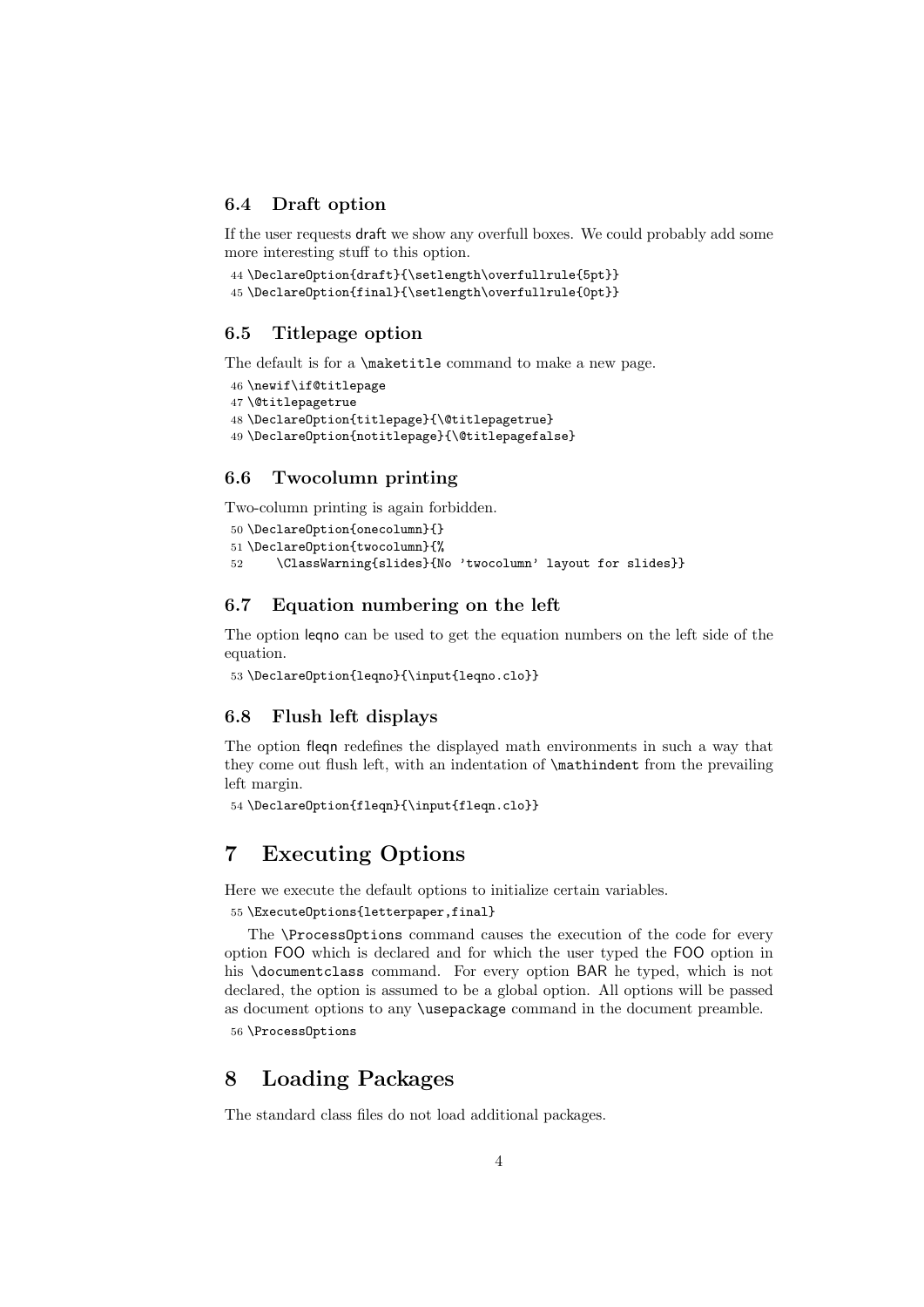# 9 Document Layout

In this section we are finally dealing with the nasty typographical details.

#### 9.1 Fonts

```
57 % FMi:
58 \def\rmdefault{lcmss} % no roman
59 \def\sfdefault{lcmss}
60 \def\ttdefault{lcmtt}
61 \def\itdefault{sl}
62 \def\sldefault{sl}
63 \def\bfdefault{bx}
```
As \fontshape gets redefined we need to make sure that the default for \upshape is no longer up but again n.

64 \def\updefault{n}

Since the number of parameters to set are very large it seems reasonable to set up one command \@setfontsize@parms which will do the work for us.

LATEX offers the user commands to change the size of the font, relative to the 'main' size. Each relative size changing command \size executes the command \@setfontsize\size⟨font-size⟩⟨baselineskip⟩ where:

⟨font-size⟩ The absolute size of the font to use from now on.

 $\langle$ baselineskip The normal value of  $\backslash$ baselineskip for the size of the font selected. (The actual value will be \baselinestretch  $*$   $\langle$  *baselineskip* $\rangle$ .)

A number of commands, defined in the LATEX kernel, shorten the following definitions and are used throughout. They are:

| \@vpt           |       | <b>\@vipt</b> |      | \@viipt |       |
|-----------------|-------|---------------|------|---------|-------|
| <b>\@viiipt</b> |       | <b>\@ixpt</b> |      | \@xpt   | 10    |
| \@xipt          | 10.95 | \@xiipt       | - 12 | \@xivpt | -14.4 |
| $\cdots$        |       |               |      |         |       |

\ifourteenpt For SLITEX, however, these are not sufficient, and we therefore need to add a few \iseventeenpt extra, larger, sizes.

| \itwentypt     | 65 \def\ifourteenpt{13.82}   |
|----------------|------------------------------|
| \itwentyfourpt | 66 \def\iseventeenpt{16.59}  |
| \itwentyninept | 67 \def\itwentypt{19.907}    |
| \ithirtyfourpt | 68 \def\itwentyfourpt{23.89} |
| \ifortyonept   | 69 \def\itwentyninept{28.66} |
|                | 70 \def\ithirtyfourpt{34.4}  |
|                | 71 \def\ifortyonept{41.28}   |

\@setfontsize@parms This routine is used in SLiTEX to interface font size setting it is modeled after the settings I found in slides. sty, so it probably needs an update. But any class is free to redefine it, as it is used only as an abbreviation. It's syntax is:

> \@setfontsize@parms ⟨lineskip⟩  $\langle \text{parskip} \rangle$  $\langle above display$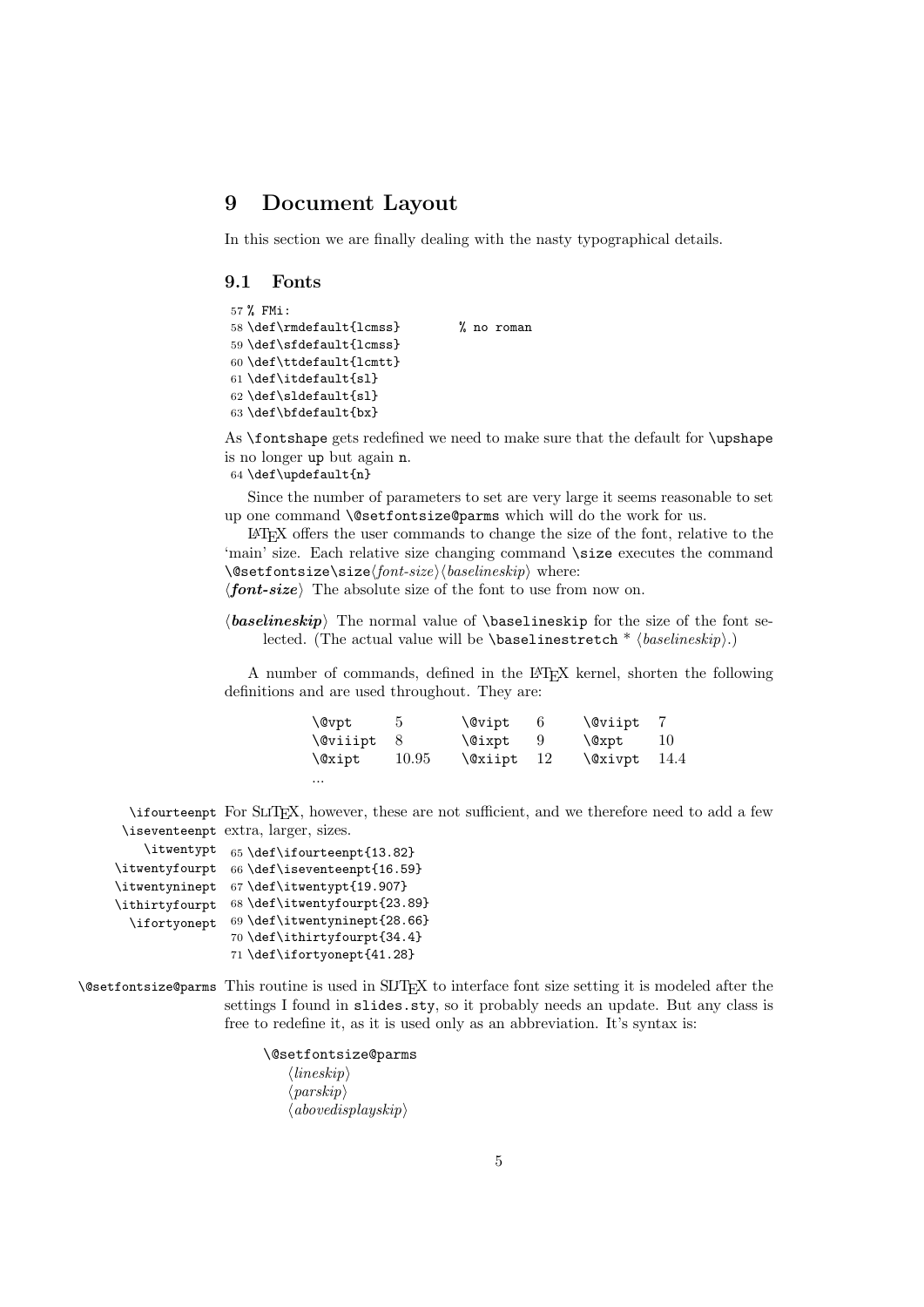⟨belowdisplayskip⟩  $\langle above display$  $\langle$ belowdisplayshortskip $\rangle$  $\langle$ *strut ht* $\rangle$   $\langle$ *strut dp* $\rangle$  (without pt)

For NFSS1 a similar style existed which did run both with a SLITEX with old font selection or with NFSS1. But when no separate format is made this doesn't make much sense. So the following note is history and would only be true if all NFSS stuff would be removed from the file and placed into the format.

Note: To interface the old sfonts.tex the  $\langle size \rangle$  must be hidden in commands denoting the size by its name prefixed with 'i', i.e. 20pt size is called \itwentypt at this point. The NFSS interface will define those sizes to expand to the internal size, e.g. 20 but for the old sfonts the command name, e.g. \itwentypt, will be used to construct the name \twentypt etc.

This is a crude interface to the old sfonts.tex. It will be a bit slower than the old one because it must define \@tiny etc. every time a size changes.

If classes are set up that are only for use with NFSS then the second argument may be an ordinary font size!

```
72 \def\@setfontsize@parms#1#2#3#4#5#6#7#8{%
73 \lineskip #1\relax%
74 \parskip #2\relax
75 \abovedisplayskip #3\relax
76 \belowdisplayskip #4\relax
77 \abovedisplayshortskip #5\relax
78 \belowdisplayshortskip #6\relax
79 %
```
I don't see a reason why the \strutbox has a dim different from \baselineskip but we will leave it for the moment

- 80 \setbox\strutbox=\hbox{\vrule \@height#7\p@\@depth#8\p@\@width\z@}%
- 81 \baselineskip\baselinestretch\baselineskip
- 82 \normalbaselineskip\baselineskip}

Setting size relations for math scripts:

```
83 \DeclareMathSizes{13.82}{13.82}{10}{7}
84 \DeclareMathSizes{16.59}{16.59}{12}{7}
```

```
85 \DeclareMathSizes{19.907}{19.907}{16.59}{13.82}
```
86 \DeclareMathSizes{23.89}{23.89}{19.907}{16.59}

```
87 \DeclareMathSizes{28.66}{28.66}{23.89}{19.907}
```

```
88 \DeclareMathSizes{34.4}{34.4}{28.66}{23.89}
```

```
89 \DeclareMathSizes{41.28}{41.28}{34.4}{28.66}
```
#### \normalsize

| 90 \def\normalsize{%                                          |
|---------------------------------------------------------------|
| \@setfontsize\normalsize\itwentypt{28\p@ plus3\p@ minus4\p@}% |
| {20}{30\p@ plus3\p@ minus3\p@}% made a bit shorter            |
| <i><b>\@setfontsize@parms</b></i>                             |
| $\{2pt\}$ %                                                   |
| $\{30\p0 \text{ plus } 18\p0 \text{ minus } 9\p0\}$           |
| $\{15\p0 \text{ plus3\p0 minus3\p0}\}\$                       |
| ${10\p0 \; plus 3\p0 \; minus 3\p0}$ %                        |
|                                                               |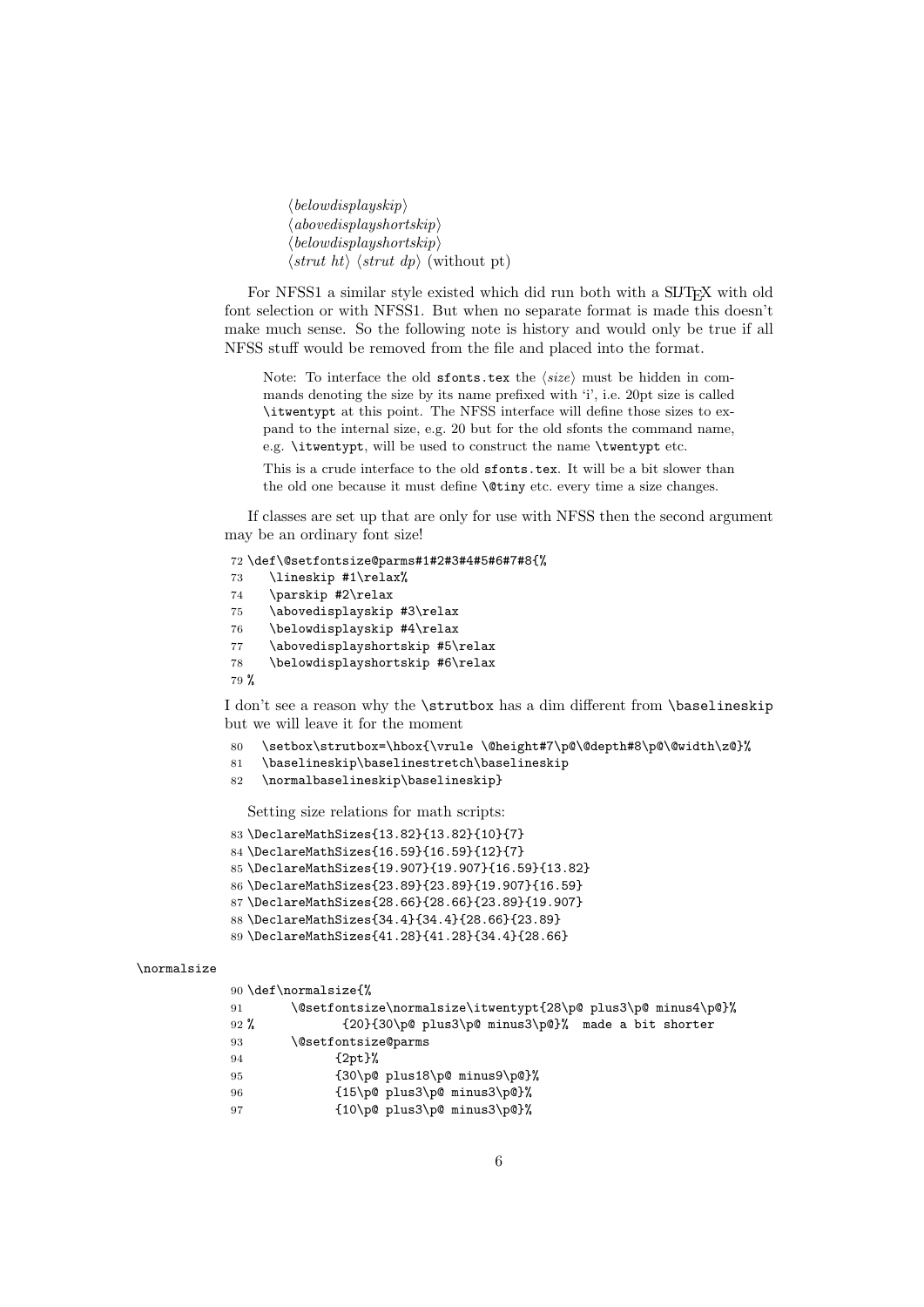| 98  | $\{10\p0 \text{ plus}3\p0\}$ |
|-----|------------------------------|
| 99  | \abovedisplayshortskip       |
| 100 | ${17}$ {7}}                  |

We initially choose the normalsize font.

101 $\verb|\normalsize|$ 

#### \small

|     | 102 \def\small{\@setfontsize\small\iseventeenpt{19\p@ plus3\p@ minus\p@}% |
|-----|---------------------------------------------------------------------------|
| 103 | <i><b>\@setfontsize@parms</b></i>                                         |
| 104 | $\{2\text{p@}\}\%$                                                        |
| 105 | $\{15\p0 \text{ plus } 15\p0 \text{ minus } 7\p0\}$                       |
| 106 | ${12\p0 \; plus 3\p0 \; minus 3\p0}$ %                                    |
| 107 | ${9\p0 \; plus3\p0 \; minus3\p0}$                                         |
| 108 | ${6\p0 \text{ plus3\p0}}$                                                 |
| 109 | \abovedisplayshortskip                                                    |
| 110 | ${13.5}$ {13.5} {5.6} }                                                   |
|     |                                                                           |

### \footnotesize

| $\verb \scriptsize{111 \let\footnotesize  for the same number of 111 \let\footnotesize  for the same number of 111 \let\footnotesize  for the same number of 111 \let\footnotesize  for the same number of 111 \let\footnotesize  for the same number of 111 \let\footnotesize  for the same number of 111 \let\footnotesize  for the same number of 111 \let\footnotesize  for the same number of 111 \let\footnotesize  for the same number of 111 \let\footnotesize  for the same number of 111 \let\footnotesize  for the same number of 111 \let\footnotesize  for the same number of 111 \let\footnotesize  for the same number of 111 \let\$ |
|-----------------------------------------------------------------------------------------------------------------------------------------------------------------------------------------------------------------------------------------------------------------------------------------------------------------------------------------------------------------------------------------------------------------------------------------------------------------------------------------------------------------------------------------------------------------------------------------------------------------------------------------------------|
| $112 \let \scriptsize \setminus \small \mathsf{snall}$                                                                                                                                                                                                                                                                                                                                                                                                                                                                                                                                                                                              |

#### \tiny

|     | 113\def\tiny{\@setfontsize\tiny\ifourteenpt{16\p@ plus2\p@ minus\p@}% |
|-----|-----------------------------------------------------------------------|
| 114 | <i><b>@setfontsize@parms</b></i>                                      |
| 115 | $\{2pt\}$ %                                                           |
| 116 | $\{14\p0 \text{ plus3\p0 minus10\p0}\}\$                              |
| 117 | $\{11\p0 \text{ plus3\p0 minus10\p0}\}\$                              |
| 118 | \abovedisplayskip                                                     |
| 119 | ${8\p0 \; plus3\p0 \; minus5\p0}$                                     |
| 120 | $\{\zeta \$ plus3\p@}%                                                |
| 121 | ${10}{4}$ }                                                           |

Actually copying the code above would be better because this would correct the error message. Maybe one should remove the first argument of \set@font@size@parms.

### \large

|                    |     | \Large 122 \def\large{\@setfontsize\large\itwentyfourpt{42\p@ plus8\p@ minus5\p@}% |
|--------------------|-----|------------------------------------------------------------------------------------|
| $\text{LARGE}$ 123 |     | <i><b>@setfontsize@parms</b></i>                                                   |
| huge 124           |     | ${2\pmod{?}}$                                                                      |
| Huge 125           |     | ${40\p0 \; plus 20\p0 \; minus 4\p0}.$                                             |
|                    | 126 | ${20\p0 \; plus8\p0 \; minus3\p0}.$                                                |
|                    | 127 | \abovedisplayskip                                                                  |
|                    | 128 | $\{10\p0 \text{ plus}5\p0\}\$                                                      |
|                    | 129 | \abovedisplayshortskip                                                             |
|                    | 130 | ${20}$ ${8.5}$ }                                                                   |
|                    | 131 |                                                                                    |
|                    |     | 132 \def\Large{\@setfontsize\Large\itwentyninept{48\p@ plus10\p@ minus6\p@}%       |
|                    | 133 | <i><b>\@setfontsize@parms</b></i>                                                  |
|                    | 134 | $\{2\pmod{?}\}$                                                                    |
|                    | 135 | ${48\p0 \; plus 30\p0 \; minus 6\p0}.$                                             |
|                    | 136 | ${24\p0 \; plus 10\p0 \; minus 6\p0}.$                                             |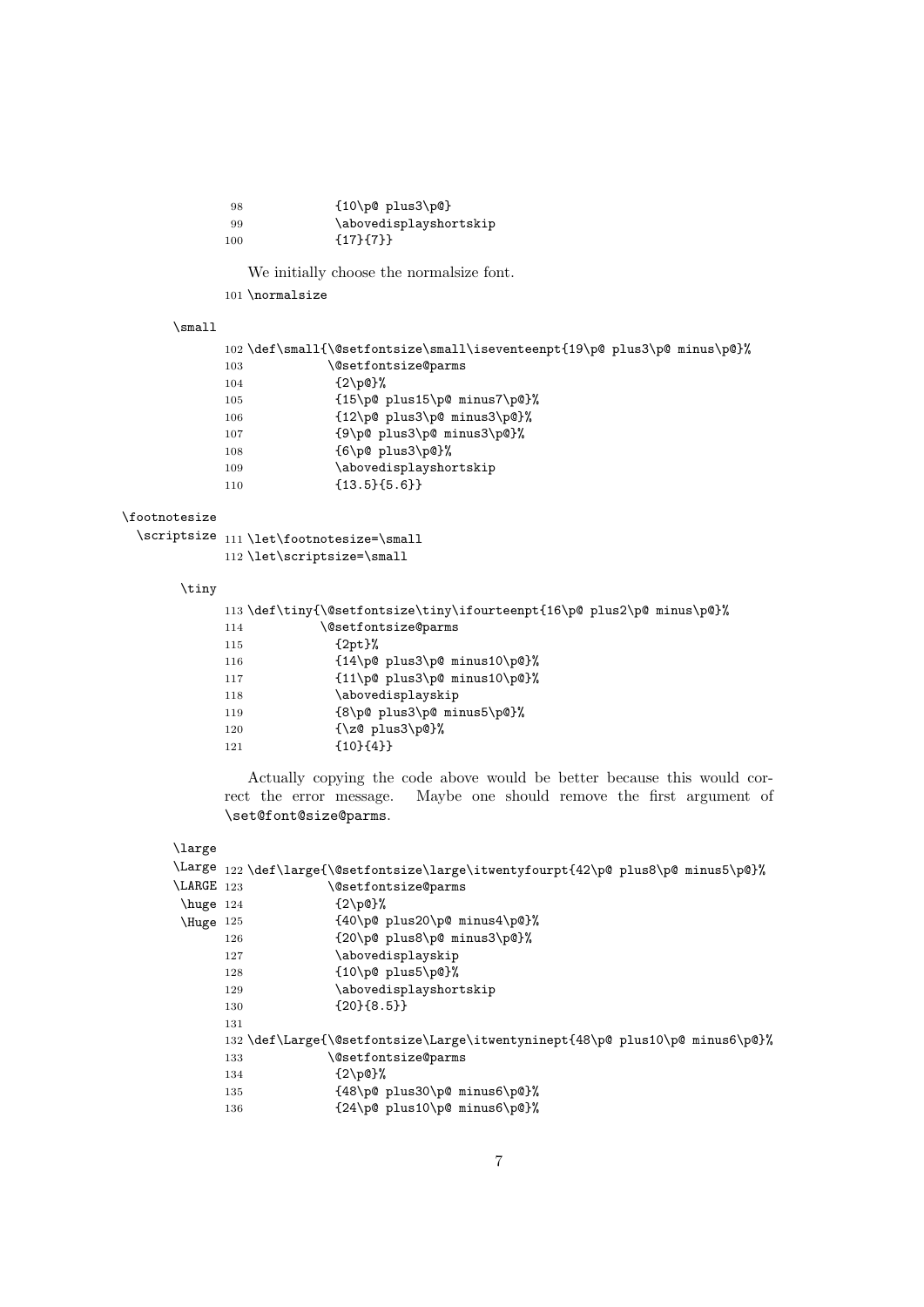```
137 \abovedisplayskip
138 {12\p@ plus8\p@}%
139 \abovedisplayshortskip
140 {27}{11}}
141
142 \def\LARGE{\@setfontsize\LARGE\ithirtyfourpt{52\p@ plus10\p@ minus6\p@}%
143 \@setfontsize@parms
144 {2\p0}%
145 {52\p@ plus30\p@ minus6\p@}%
146 {24\p@ plus10\p@ minus6\p@}%
147 \abovedisplayskip
148 {12\p@ plus8\p@}%
149 \abovedisplayshortskip
150 {27}{11}}
151
152 \def\huge{\@setfontsize\huge\ifortyonept{60\p@ plus10\p@ minus6\p@}%
153 \@setfontsize@parms
154 {2\p@}%
155 {60\p@ plus30\p@ minus6\p@}%
156 {24\p@ plus10\p@ minus6\p@}%
157 \abovedisplayskip
158 {12\p@ plus8\p@}%
159 \abovedisplayshortskip
160 {27}{11}}
161
162 \let\Huge\huge
```
# 9.2 Paragraphing

| \baselinestretch This is used as a multiplier for \baselineskip. The default is to <i>not</i> stretch the<br>baselines. |
|-------------------------------------------------------------------------------------------------------------------------|
| 163 \renewcommand\baselinestretch{}                                                                                     |
| \parindent \parindent is the width of the paragraph indentation.                                                        |
| 164 \setlength\parindent{\z@}                                                                                           |
| \@lowpenalty The commands \nopagebreak and \nolinebreak put in penalties to discourage                                  |
| \@medpenalty these breaks at the point they are put in. They use \@lowpenalty, \@medpenalty                             |
| \Chighpenalty or \Chighpenalty, dependent on their argument.                                                            |
| 165 \@lowpenalty<br>51                                                                                                  |
| 166 \@medpenalty 151                                                                                                    |
| 167 \@highpenalty 301                                                                                                   |
| \clubpenalty These penalties are use to discourage club and widow lines. Because we use their                           |
| \widowpenalty default values we only show them here, commented out.                                                     |
| 168 % \clubpenalty 150                                                                                                  |
| 169 % \widowpenalty 150                                                                                                 |
| \displaywidowpenalty Discourage (but not so much) widows in front of a math display and forbid break-                   |
| \predisplaypenalty ing directly in front of a display. Allow break after a display without a penalty.                   |
| \postdisplaypenalty Again the default values are used, therefore we only show them here.                                |
| 170 % \displaywidowpenalty 50                                                                                           |
| 171 % \predisplaypenalty<br>10000                                                                                       |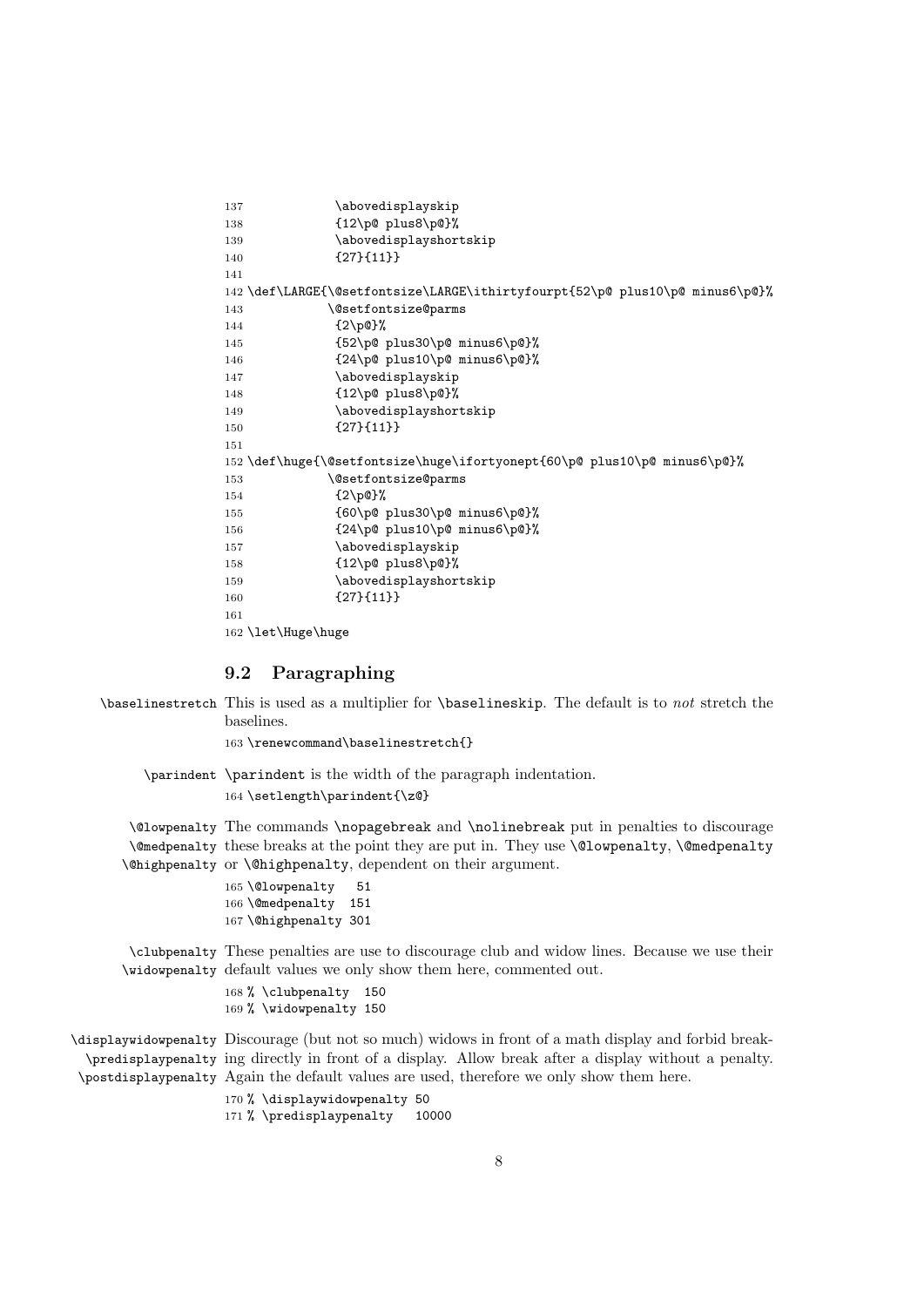172 % \postdisplaypenalty 0

\interlinepenalty Allow the breaking of a page in the middle of a paragraph. 173 % \interlinepenalty 0

\brokenpenalty We allow the breaking of a page after a hyphenated line. 174 % \brokenpenalty 0

### 9.3 Page Layout

All margin dimensions are measured from a point one inch from the top and lefthand side of the page.

#### 9.3.1 Vertical spacing

\headheight The \headheight is the height of the box that will contain the running head. The \headsep \headsep is the distance between the bottom of the running head and the top of \topskip the text. \topskip is the \baselineskip for the first line on a page.

> 175 \setlength\headheight{14\p@} 176 \setlength\headsep {15\p@} 177 \setlength\topskip {30\p@}

\footskip The distance from the baseline of the box which contains the running footer to the baseline of last line of text is controlled by the \footskip. Bottom of page: 178 \setlength\footskip{25\p@} %

\maxdepth The TEX primitive register \maxdepth has a function that is similar to that of \@maxdepth \topskip. The register \@maxdepth should always contain a copy of \maxdepth. In both plain T<sub>EX</sub> and L<sup>A</sup>T<sub>EX</sub> 2.09 \maxdepth had a fixed value of 4pt; in native  $EFT<sub>F</sub>X<sub>2e</sub>$  mode we let the value depend on the typesize. We set it so that  $\max$ + \topskip = typesize ×1.5. As it happens, in these classes \topskip is equal to the typesize, therefor we set \maxdepth to half the value of \topskip. 179 \if@compatibility 180 \setlength\maxdepth{4\p@} 181 \else 182 \setlength\maxdepth{.5\topskip} 183 \fi 184 \setlength\@maxdepth\maxdepth

### 9.3.2 The dimension of text

\textwidth When we are in compatibility mode we have to make sure that the dimensions of the printed area are not different from what the user was used to see.

> 185 \if@compatibility 186 \setlength\textwidth{460\p@}

When we are not in compatibility mode we can set some of the dimensions differently, taking into account the paper size for instance. 187 \else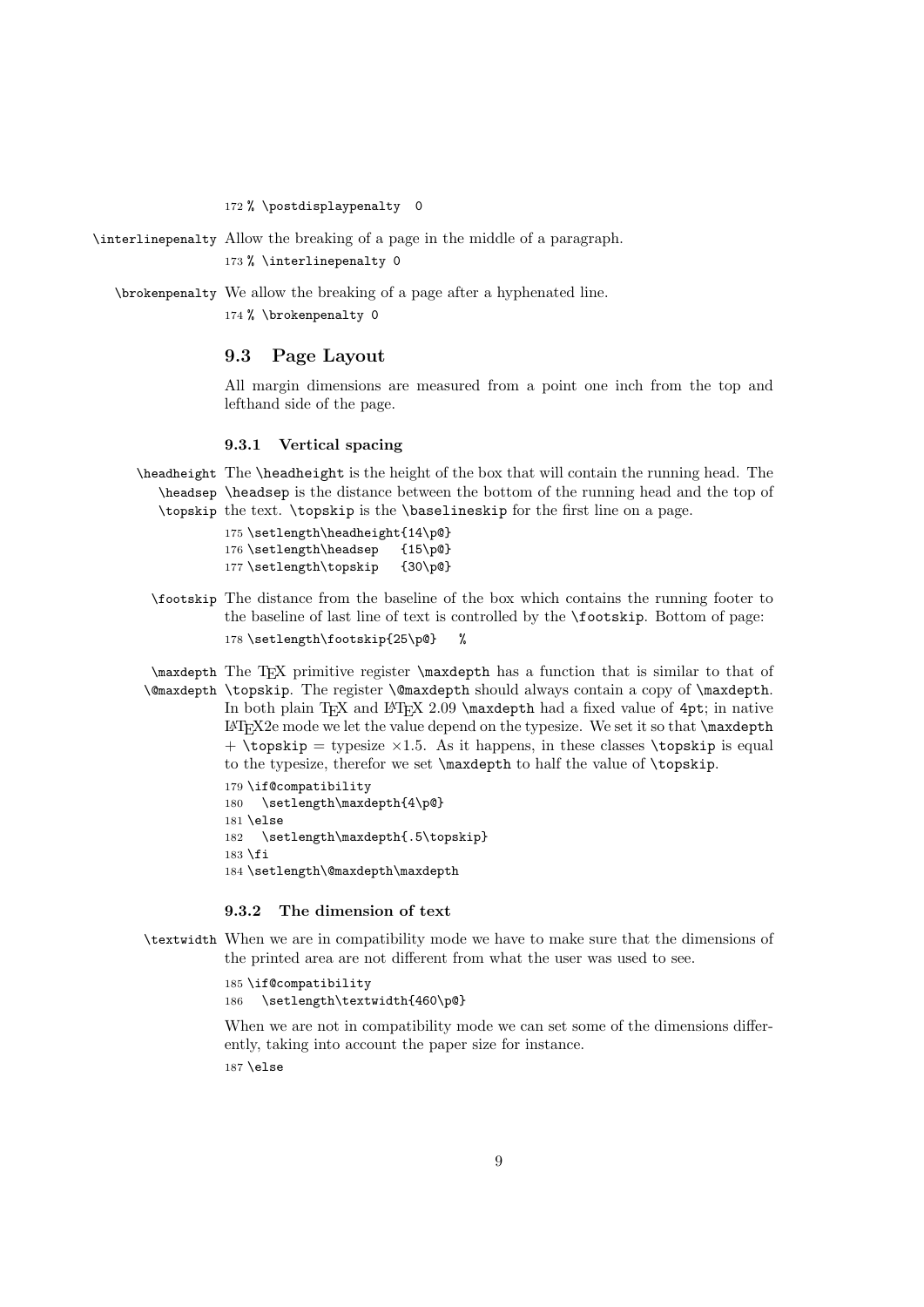First, we calculate the maximum textwidth, which depends on the papersize. Then we calculate the approximate length of 65 characters, which should be the maximum length of a line of text. The calculated values are stored in \@tempdima and \@tempdimb.

```
188 \setlength\@tempdima{\paperwidth}
189 \addtolength\@tempdima{-2in}
190 \setbox\@tempboxa\hbox{\rmfamily im}
191 \setlength\@tempdimb{.5\wd\@tempboxa}
192 \setlength\@tempdimb{65\@tempdimb}
```
Now we can set the \textwidth, depending on whether we will be setting one or two columns.

The text should not be wider than the minimum of the paperwidth (minus 2 inches for the margins) and the maximum length of a line as defined by the number of characters.

```
193 \ifdim\@tempdima>\@tempdimb\relax
194 \setlength\textwidth{\@tempdimb}
195 \else
196 \setlength\textwidth{\@tempdima}
197 \fi
198 \fi
```
Here we modify the width of the text a little to be a whole number of points.

```
199 \@settopoint\textwidth
```
\columnwidth

```
\columnsep 200 \columnwidth \textwidth
\columnseprule
201 \columnsep 10pt
               202 \columnseprule \z@
```
\textheight Now that we have computed the width of the text, we have to take care of the height. The **\textheight** is the height of text (including footnotes and figures, excluding running head and foot).

First make sure that the compatibility mode gets the same dimensions as we had with LAT<sub>EX2</sub>.09. The number of lines was calculated as the floor of the old \textheight minus \topskip, divided by \baselineskip for \normalsize. The old value of \textheight was 528pt.

```
203 \if@compatibility
```
204 \setlength\textheight{600\p@}

Again we compute this, depending on the papersize and depending on the baselineskip that is used, in order to have a whole number of lines on the page. 205 \else

206 \setlength\@tempdima{\paperheight}

We leave at least a 1 inch margin on the top and the bottom of the page.

207 \addtolength\@tempdima{-2in}

We also have to leave room for the running headers and footers.

208 \addtolength\@tempdima{-1in}

Then we divide the result by the current \baselineskip and store this in the count register \@tempcnta, which then contains the number of lines that fit on this page.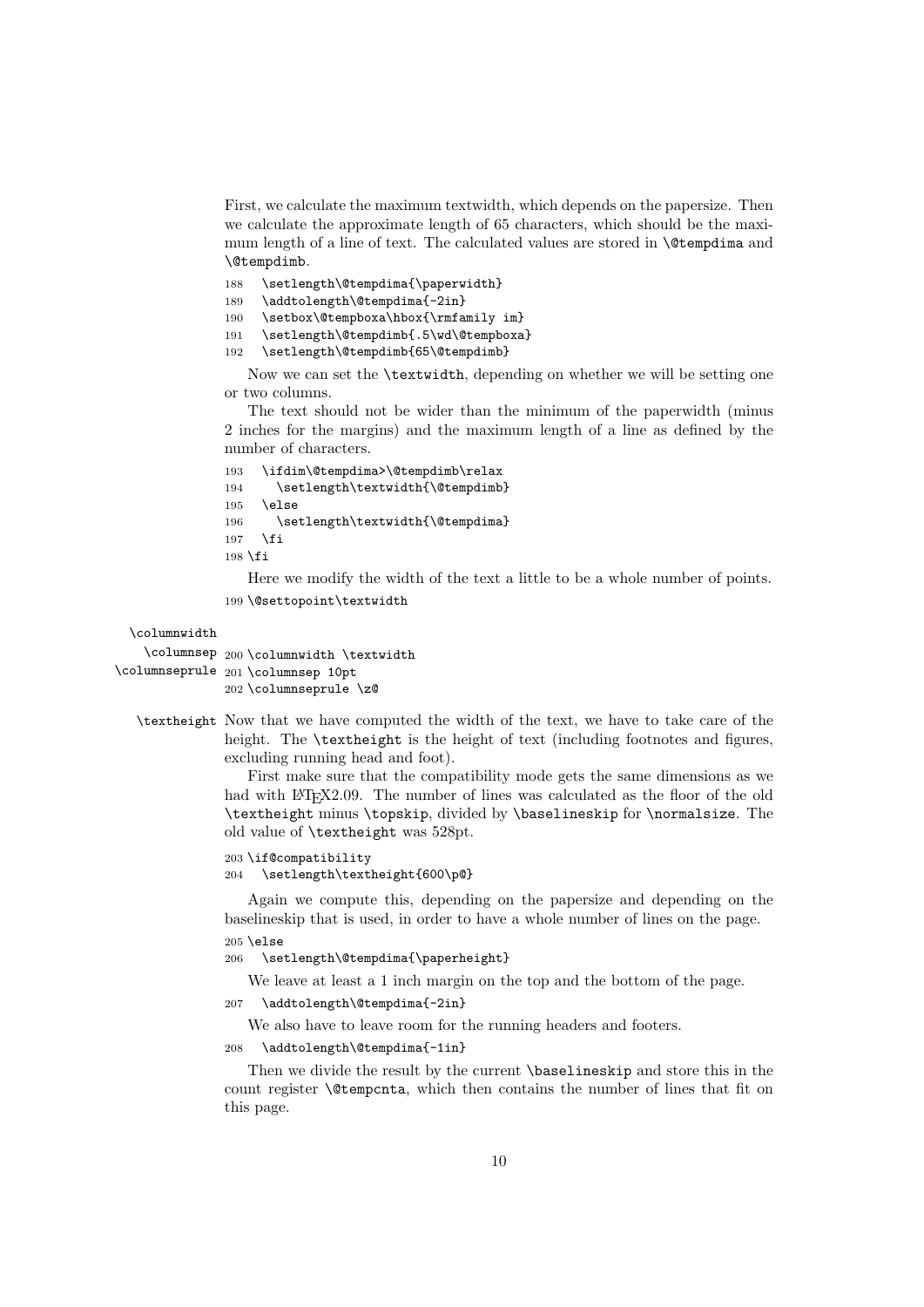209 \divide\@tempdima\baselineskip

```
210 \@tempcnta=\@tempdima
```
From this we can calculate the height of the text.

- 211 \setlength\textheight{\@tempcnta\baselineskip}  $212$  \fi
- The first line on the page has a height of \topskip. 213 \advance\textheight by \topskip

#### 9.3.3 Margins

\oddsidemargin First we give the values for the compatibility mode. \evensidemargin Values for two-sided printing:

\marginparwidth 214 \if@compatibility

215 \setlength\oddsidemargin {17\p@} 216 \setlength\evensidemargin {17\p@} 217 \setlength\marginparwidth {20\p@} 218 \else

When we are not in compatibility mode we can take the dimensions of the selected paper into account.

We center the text on the page, by calculating the difference between textwidth and \paperwidth−2in. Half of that difference is then used for the margin. The amount of space that can be used for marginal notes is at least 0.8 inch, to which we add any 'leftover' space.

| 219 | \setlength\@tempdima                        | $\{\n  paperwidth\}$                                                      |
|-----|---------------------------------------------|---------------------------------------------------------------------------|
| 220 | \addtolength\@tempdima                      | $\{-2in\}$                                                                |
| 221 | \addtolength\@tempdima                      | $\{\neg \text{textwidth}\}$                                               |
| 222 | \setlength\oddsidemargin                    | $\{.5\&0$ tempdima}                                                       |
| 223 | \setlength\marginparwidth                   | $\{.8in\}$                                                                |
| 224 | \addtolength\marginparwidth {.5\@tempdima}  |                                                                           |
|     |                                             | The <b>\evensidemargin</b> can now be computed from the values set above. |
|     | 225 \setlength\evensidemargin {\paperwidth} |                                                                           |
|     | 226 \addtolength\evensidemargin{-2in}       |                                                                           |

```
227 \addtolength\evensidemargin{-\textwidth}
228 \addtolength\evensidemargin{-\oddsidemargin}
229 \fi
```
\marginparsep The horizontal space between the main text and marginal notes is determined by \marginparpush \marginparsep, the minimum vertical separation between two marginal notes is controlled by \marginparpush.

> 230 \setlength\marginparsep {5\p@} 231 \setlength\marginparpush{5\p@}

\topmargin The \topmargin is the distance between the top of 'the printable area' –which is 1 inch below the top of the paper– and the top of the box which contains the running head.

It can now be computed from the values set above.

```
232 \if@compatibility
```
233 \setlength\topmargin{-10pt}

```
234 \else
```
235 \setlength\topmargin{\paperheight}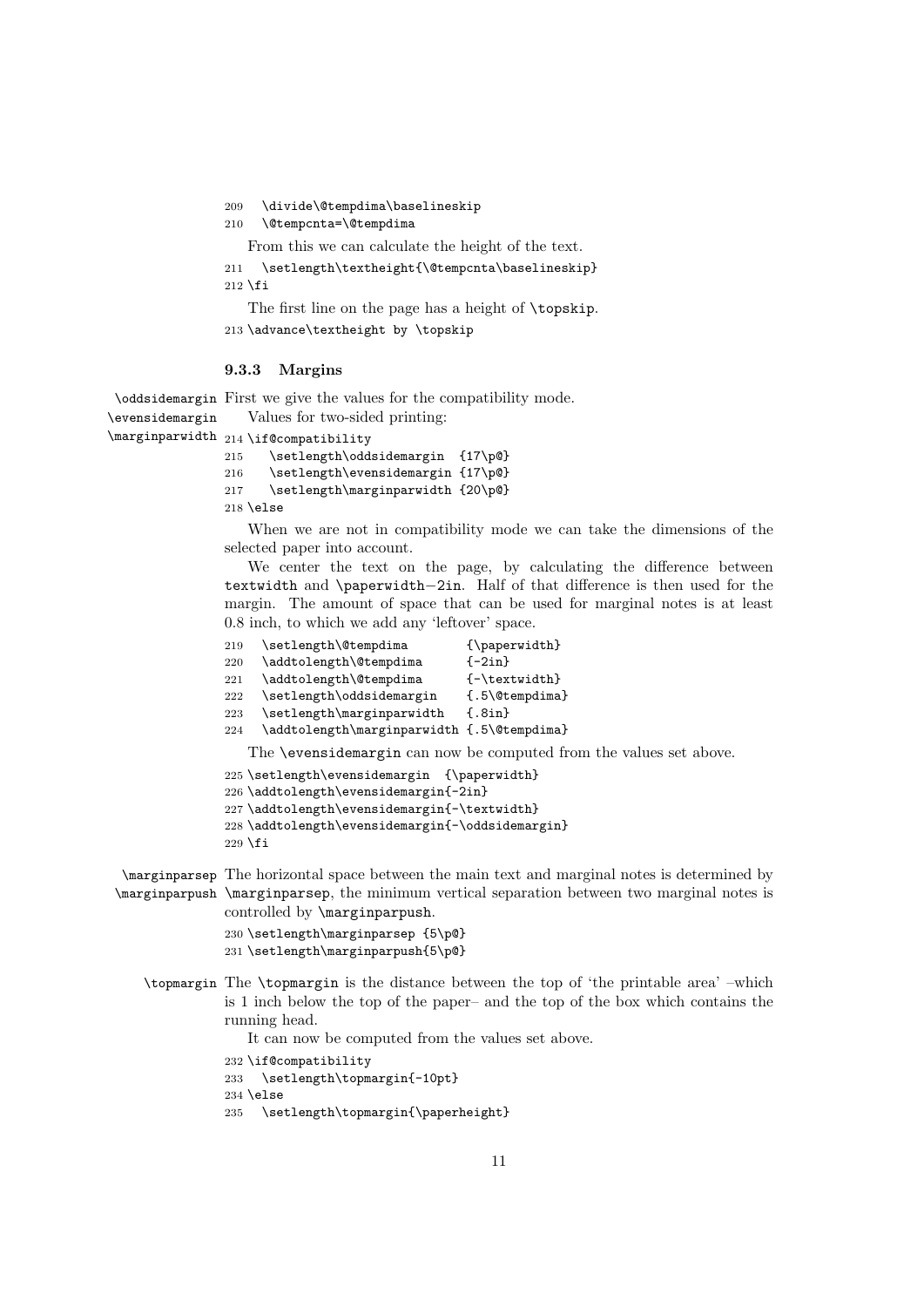```
236 \addtolength\topmargin{-2in}
237 \addtolength\topmargin{-\headheight}
238 \addtolength\topmargin{-\headsep}
239 \addtolength\topmargin{-\textheight}
240 \addtolength\topmargin{-\footskip} % this might be wrong!
By changing the factor in the next line the complete page can be shifted vertically.
241 \addtolength\topmargin{-.5\topmargin}
242 \fi
243 \@settopoint\topmargin
```
#### 9.3.4 Footnotes

\footnotesep \footnotesep is the height of the strut placed at the beginning of every footnote. It equals the height of a normal \footnotesize strut in this class, thus no extra space occurs between footnotes.

244 \setlength\footnotesep{20\p@}

\footins \skip\footins is the space between the last line of the main text and the top of the first footnote.

245 \setlength{\skip\footins}{10\p@ \@plus 2\p@ \@minus 4\p@}

#### 9.4 Page Styles

The page style foo is defined by defining the command \ps@foo. This command should make only local definitions. There should be no stray spaces in the definition, since they could lead to mysterious extra spaces in the output (well, that's something that should be always avoided).

\@evenhead The \ps@... command defines the macros \@oddhead, \@oddfoot, \@evenhead, \@oddhead and \@evenfoot to define the running heads and feet—e.g., \@oddhead is the \@evenfoot macro to produce the contents of the heading box for odd-numbered pages. It is \@oddfoot called inside an \hbox of width \textwidth.

> The page styles of slides is determined by the 'slide' page style, the slide environment executing a \thispagestyle{slide} command. The page styles of overlays and notes are similarly determined by 'overlay' and 'note' page styles. The command standard 'headings', 'plain' and 'empty' page styles work by redefining the 'slide', 'overlay', and 'note' styles.

### \ps@headings

```
246 \if@compatibility
247 \def\ps@headings{%
248 \def\ps@slide{\def\@oddfoot{\@mainsize +\hfil\hb@xt@3em{\theslide
249 \hbox{hss}}250 \def\@oddhead{\@mainsize +\hfil +}%
251 \def\@evenfoot{\@mainsize +\hfil\hb@xt@3em{\theslide\hss}}%
252 \def\@evenhead{\@mainsize +\hfil +}}
253
254 \def\ps@overlay{\def\@oddfoot{\@mainsize +\hfil\hb@xt@3em{\theoverlay
255 \hbox{\textsf{hss}}}%
256 \def\@oddhead{\@mainsize +\hfil +}%
257 \def\@evenfoot{\@mainsize +\hfil\hb@xt@3em{\theoverlay\hss}}%
```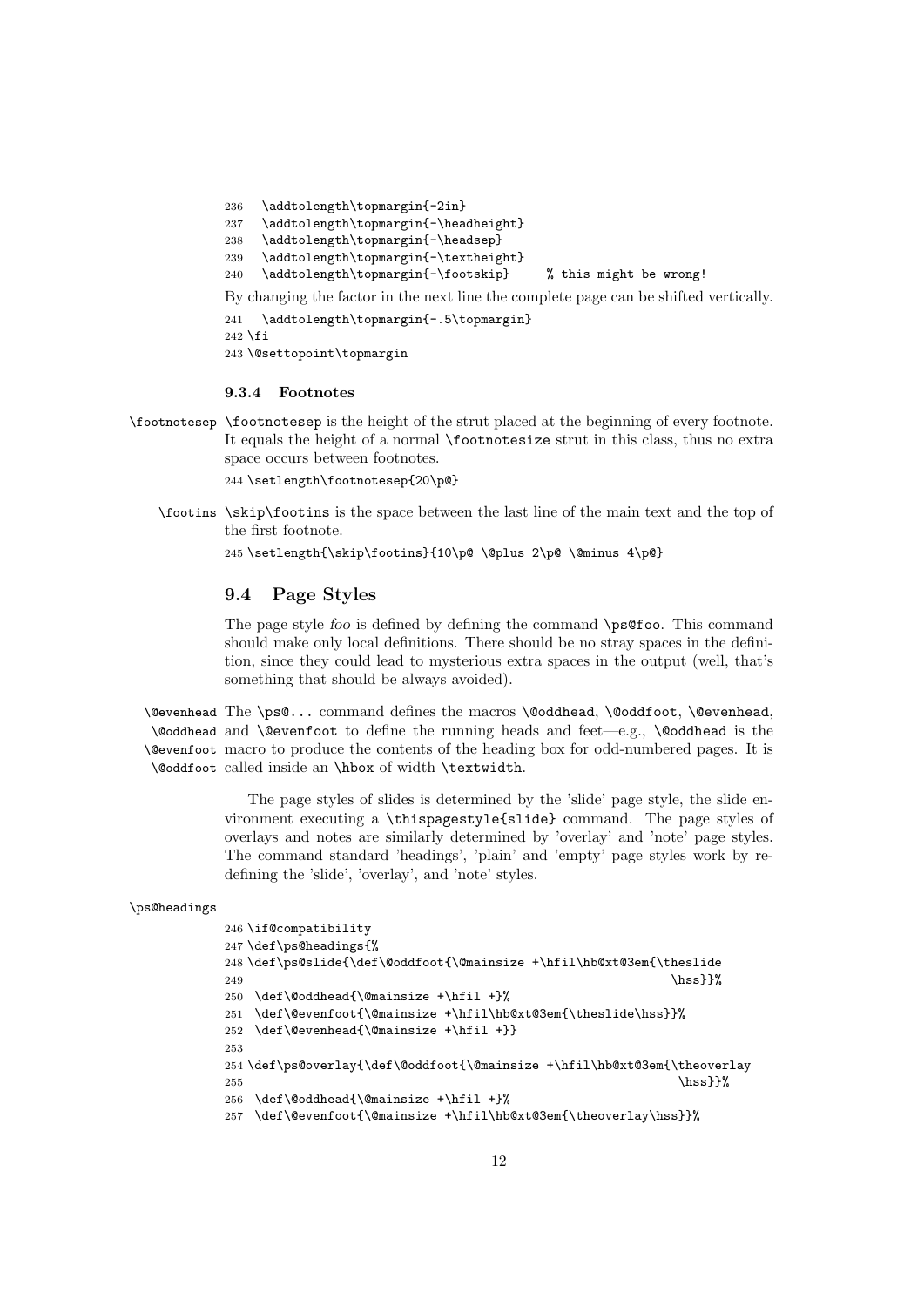```
258 \def\@evenhead{\@mainsize +\hfil +}}
         259 \def\ps@note{\def\@oddfoot{\@mainsize \hbox{}\hfil\thenote}%
         260 \def\@oddhead{}%
         261 \def\@evenfoot{\@mainsize \hbox{}\hfil\thenote}%
         262 \def\@evenhead{}}}
         263 %
         264 \else %%if@compatibility
         265 %
         266 \def\ps@headings{%
         267 \def\ps@slide{%
         268 \def\@oddfoot{\@mainsize \mbox{}\hfil\hb@xt@3em{\theslide\hss}}%
         269 \def\@oddhead{}%
         270 \def\@evenfoot{\@mainsize \mbox{}\hfil\hb@xt@3em{\theslide\hss}}%
         271 \def\@evenhead{}}
         272
         273 \def\ps@overlay{%
         274 \def\@oddfoot{\@mainsize \mbox{}\hfil\hb@xt@3em{\theoverlay\hss}}%
         275 \def\@oddhead{}%
         276 \def\@evenfoot{\@mainsize \mbox{}\hfil\hb@xt@3em{\theoverlay\hss}}%
         277 \def\@evenhead{}}
         278
         279 \def\ps@note{%
         280 \def\@oddfoot{%
         281 \@mainsize
         282 \if@clock
         283 \fbox{\large \@arabic\c@minutes\space min}%
         284 \else
         285 \null
         286 \fi
         287 \hfil\thenote}%
         288 \def\@oddhead{}%
         289 \def\@evenfoot{%
         290 \@mainsize
         291 \if@clock
         292 \fbox{\large \@arabic\c@minutes\space min}%
         293 \else
         294 \null
         295 \forallfi
         296 \hfil\thenote}%
         297 \def\@evenhead{}}}
         298 \fi %% if@compatibility
\ps@plain
```

```
299 \def\ps@plain{\def\ps@slide{%
300 \def\@oddfoot{\@mainsize \mbox{}\hfil\hb@xt@3em{\theslide\hss}}%
301 \def\@oddhead{}%
302 \def\@evenfoot{\@mainsize \mbox{}\hfil\hb@xt@3em{\theslide\hss}}%
303 \def\@evenhead{}}
304 \def\ps@overlay{\def\@oddfoot{\@mainsize
305 \mbox{}\hfil\hb@xt@3em{\theoverlay\hss}}%
306 \def\@oddhead{}%
307 \def\@evenfoot{\@mainsize \mbox{}\hfil\hb@xt@3em{\theoverlay\hss}}%
308 \def\@evenhead{}}
309 \def\ps@note{\def\@oddfoot{\@mainsize \hbox{}\hfil\thenote}%
```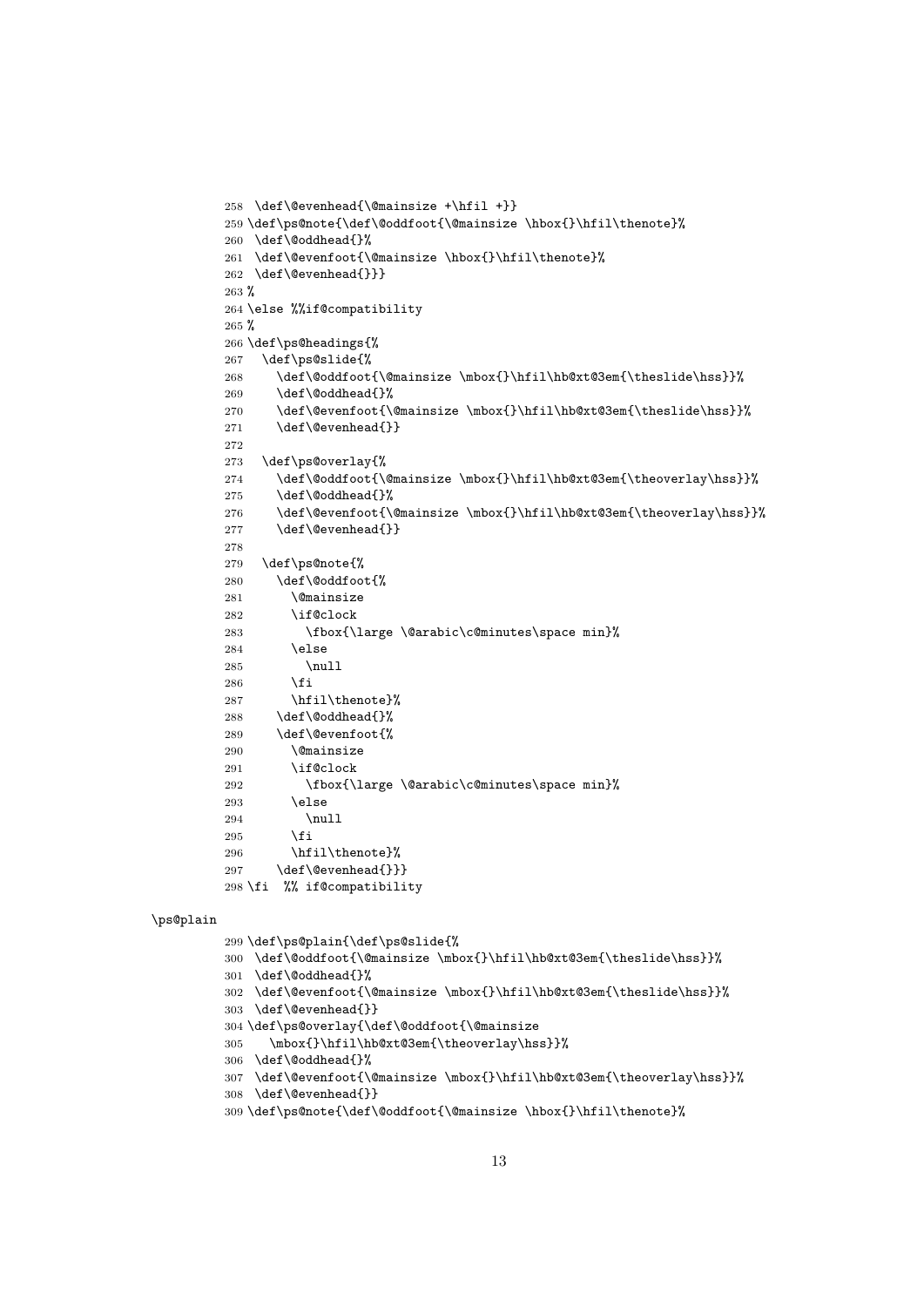```
310 \def\@oddhead{}%
```

```
311 \def\@evenfoot{\@mainsize \hbox{}\hfil\thenote}%
```

```
312 \def\@evenhead{}}}
```
#### \ps@empty

```
313 \def\ps@empty{%
314 \def\ps@slide{\def\@oddhead{}\def\@oddfoot{}%
315 \def\@evenhead{}\def\@evenfoot{}}%
316 \def\ps@overlay{\def\@oddhead{}\def\@oddfoot{}%
317 \def\@evenhead{}\def\@evenfoot{}}%
318 \def\ps@note{\def\@oddhead{}\def\@oddfoot{}%
319 \def\@evenhead{}\def\@evenfoot{}}}
```
Default definition the 'slide', 'overlay', and 'note' page styles.

```
320 \ps@headings
```
Set ordinary page style to 'empty'

```
321 \let\@oddhead\@empty\let\@oddfoot\@empty
322 \let\@evenhead\@empty\let\@evenfoot\@empty
```
### 9.5 Providing math versions

 $LAT$ <sub>EX</sub> provides two *versions*. We call them normal and bold, respectively. SLIT<sub>EX</sub> does not have a bold version. But we treat the invisible characters as a version. The only thing we have to take care of is to ensure that we have exactly the same fonts in both versions available.

#### \DeclareMathVersion{invisible}

Now we define the basic math groups used by LAT<sub>EX</sub>. Later on, in packages some other math groups, e.g., the AMS symbol fonts, will be defined.

As a default I used serif fonts for mathgroup 0 to get things like \log look right.

```
324 \SetSymbolFont{operators}{normal}
325 {OT1}{lcmss}{m}{n}
326
327 \SetSymbolFont{letters}{normal}
328 {OML}{lcmm}{m}{it}
329 \SetSymbolFont{symbols}{normal}
330 {OMS}{lcmsy}{m}{n}
331 \SetSymbolFont{largesymbols}{normal}
332 {OMX}{lcmex}{m}{n}
333
334 \SetSymbolFont{operators}{invisible}
335 {OT1}{lcmss}{m}{In}
336 \SetSymbolFont{letters}{invisible}
337 {OML}{lcmm}{m}{Iit}
338 \SetSymbolFont{symbols}{invisible}
339 {OMS}{lcmsy}{m}{In}
340 \SetSymbolFont{largesymbols}{invisible}
341 {OMX}{lcmex}{m}{In}
342
343
344 \def\@mainsize{\visible\tiny}
```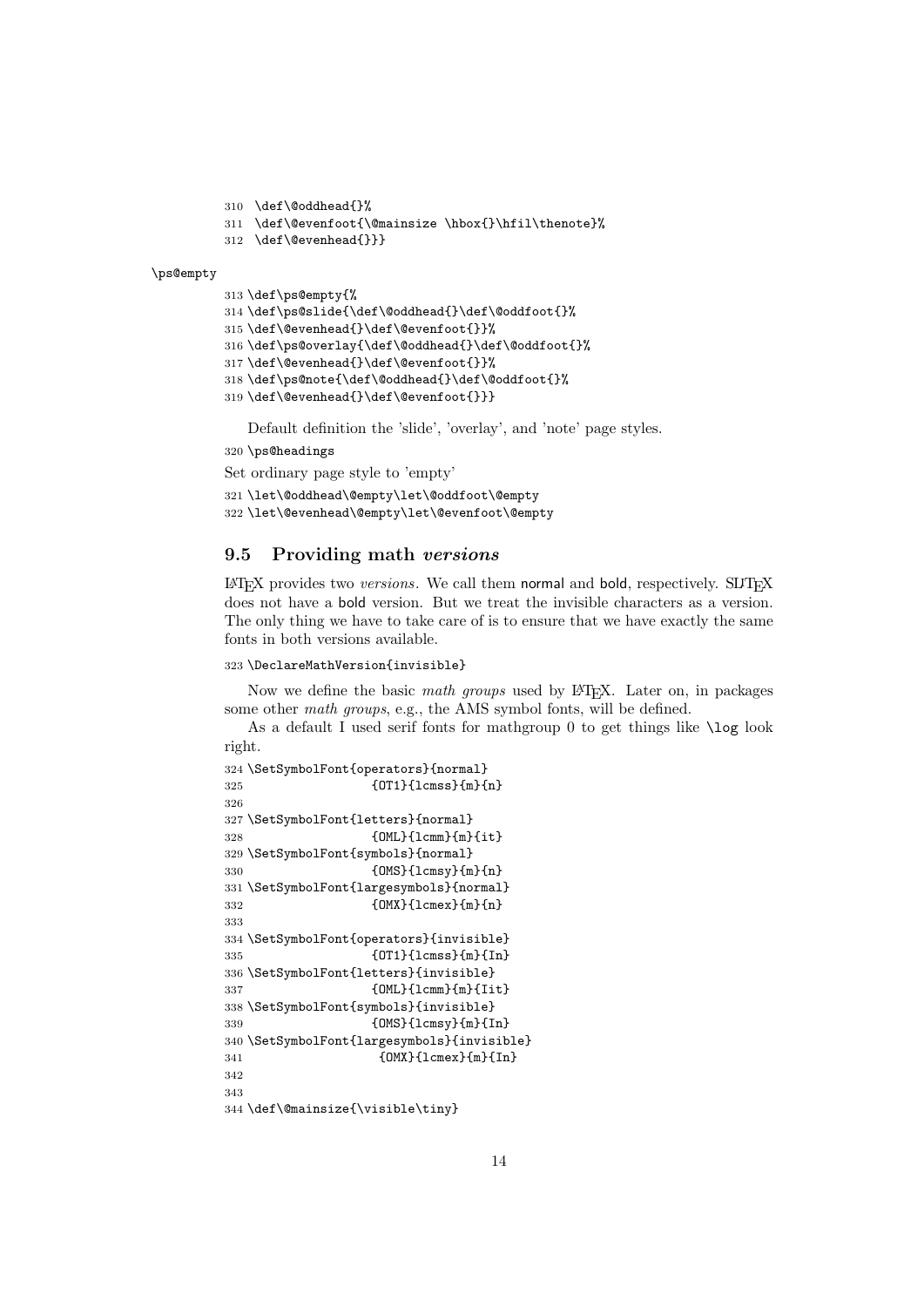#### 9.6 Environments

```
titlepage (env.) This environment starts a new page, with pagestyle empty and sets the page
                counter to 0.
```

|     | 345 \newenvironment{titlepage} |
|-----|--------------------------------|
| 346 | {\newpage}                     |
| 347 | \thispagestyle{empty}%         |
| 348 | \setcounter{page}{\z@}}        |
| 349 | $\{\n  newpage\}$              |

#### 9.6.1 General List Parameters

The following commands are used to set the default values for the list environment's parameters. See the LATEX manual for an explanation of the meaning of the parameters.

\leftmargini

```
\leftmarginii
350 \setlength\leftmargini {38\p@}
\leftmarginiii
351 \setlength\leftmarginii {30\p@}
 \leftmarginiv
352 \setlength\leftmarginiii {20\p@}
  \leftmarginv
353 \setlength\leftmarginiv {15\p@}
 \leftmarginvi
354 \setlength\leftmarginv {15\p@}
              355 \setlength\leftmarginvi {10\p@}
```
\@listi These commands set the values of \leftmargin, \parsep, \topsep, and \itemsep \@listii for the various levels of lists. It is even necessary to initialize \leftmargin in \@listiii \@listi, i.e. for a level one list, as a list environment may appear inside a \@listiv trivlist, for example inside a theorem environment.

|                                  |     | $\verb+\Qlistv _356\def\@listi{\leftthargin\leftthargin\right}$ |
|----------------------------------|-----|-----------------------------------------------------------------|
| <b><i><u>Olistvi</u></i></b> 357 |     | \parsep .5\parskip                                              |
|                                  | 358 | \topsep\parsep                                                  |
|                                  | 359 | \itemsep\parskip                                                |
|                                  | 360 | \partopsep\z@}                                                  |
|                                  | 361 |                                                                 |
|                                  |     | 362 \def\@listii{\leftmargin\leftmarginii                       |
|                                  | 363 | \labelwidth\leftmarginii                                        |
|                                  | 364 | \advance\labelwidth-\labelsep                                   |
|                                  | 365 | \parsep .5\parskip                                              |
|                                  | 366 | \topsep \parsep                                                 |
|                                  | 367 | \itemsep\parskip}                                               |
|                                  |     | 368 \def\@listiii{\leftmargin\leftmarginiii                     |
|                                  | 369 | \labelwidth\leftmarginiii                                       |
|                                  | 370 | \advance\labelwidth-\labelsep}                                  |
|                                  |     | 371 \def\@listiv{\leftmargin\leftmarginiv                       |
|                                  | 372 | \labelwidth\leftmarginiv                                        |
|                                  | 373 | \advance\labelwidth-\labelsep}                                  |
|                                  |     | 374 \def\@listv{\leftmargin\leftmarginv                         |
|                                  | 375 | \labelwidth\leftmarginv                                         |
|                                  | 376 | \advance\labelwidth-\labelsep}                                  |
|                                  |     | 377 \def\@listvi{\leftmargin\leftmarginvi                       |
|                                  | 378 | \labelwidth\leftmarginvi                                        |
|                                  | 379 | \advance\labelwidth-\labelsep}                                  |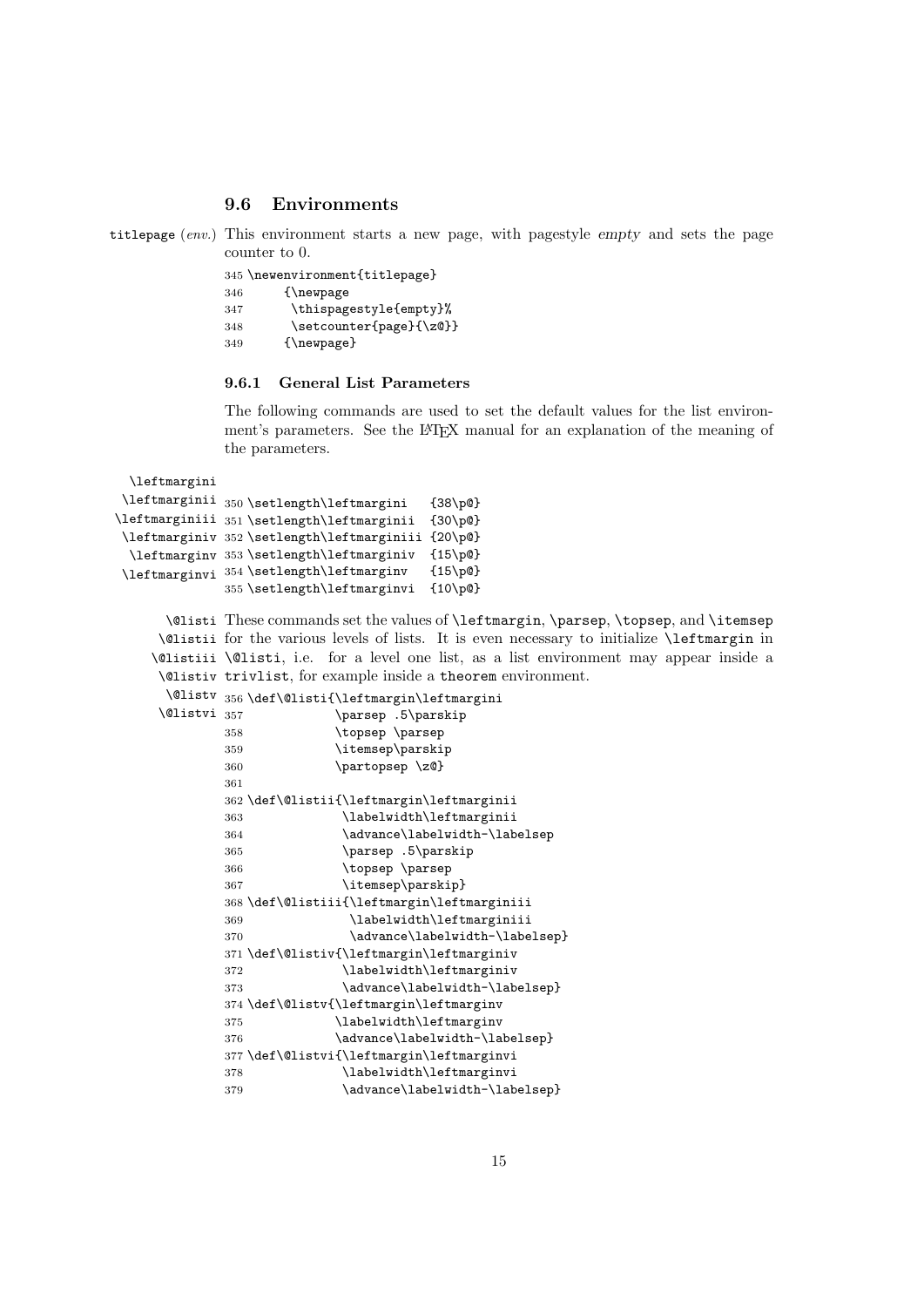Here we initialize **\leftmargin** and **\labelwidth**.

```
380 \leftmargin\leftmargini
```
381 \labelwidth\leftmargini\advance\labelwidth-\labelsep

### 9.6.2 Paragraph-formatting environments

| verse (env.) Inside a verse environment, $\setminus$ ends a line, and line continuations are indented<br>further. A blank line makes new paragraph with \parskip space.                                                                                                                                         |
|-----------------------------------------------------------------------------------------------------------------------------------------------------------------------------------------------------------------------------------------------------------------------------------------------------------------|
| 382 \newenvironment{verse}{\let\\=\@centercr<br>\list{}{\itemsep<br>\z@<br>383<br>\itemindent<br>$-15$ p<br>384<br>\listparindent \itemindent<br>385<br>\leftmargin<br>\rightmargin<br>386<br>\advance\leftmargin 15\p@}%<br>387<br>$\item[]$<br>388<br>{\endlist}<br>389                                       |
| quotation (env.) The quotation environment fills lines, indents paragraphs.<br>390 \newenvironment{quotation}{\list{}{\listparindent 20\p@<br>\itemindent\listparindent<br>391<br>\rightmargin\leftmargin}%<br>392<br>$\item[]$<br>393<br>{\endlist}<br>394                                                     |
| quote $(\text{env.})$ The quote environment is the same as the quotation environment, except that<br>there is no paragraph indentation.<br>395\newenvironment{quote}{\list{}{\rightmargin\leftmargin}\item[]}<br>$\{$ \endlist}<br>396<br>9.6.3<br>List-making environments                                     |
| description (env.) The description environment is defined here – while the itemize and enumerate<br>environments are defined in the IATFX format.<br>397 \newenvironment{description}{\list{}{\labelwidth\z@<br>\itemindent-\leftmargin<br>398<br>\let\makelabel\descriptionlabel}}<br>399<br>{\endlist}<br>400 |
| \descriptionlabel To change the formatting of the label, you must redefine \descriptionlabel.<br>401\newcommand*{\descriptionlabel}[1]{\hspace\labelsep<br>\normalfont\bfseries #1}<br>402<br>403                                                                                                               |

# 9.6.4 Enumerate

The enumerate environment uses four counters: enumi, enumii, enumiii and enumiv, where enumN controls the numbering of the Nth level enumeration.

\theenumi The counters are already defined in the LATEX format, but their representation is \theenumii changed here.

\theenumiii \theenumiv 404 \renewcommand\theenumi{\@arabic\c@enumi} 405 \renewcommand\theenumii{\@alph\c@enumii}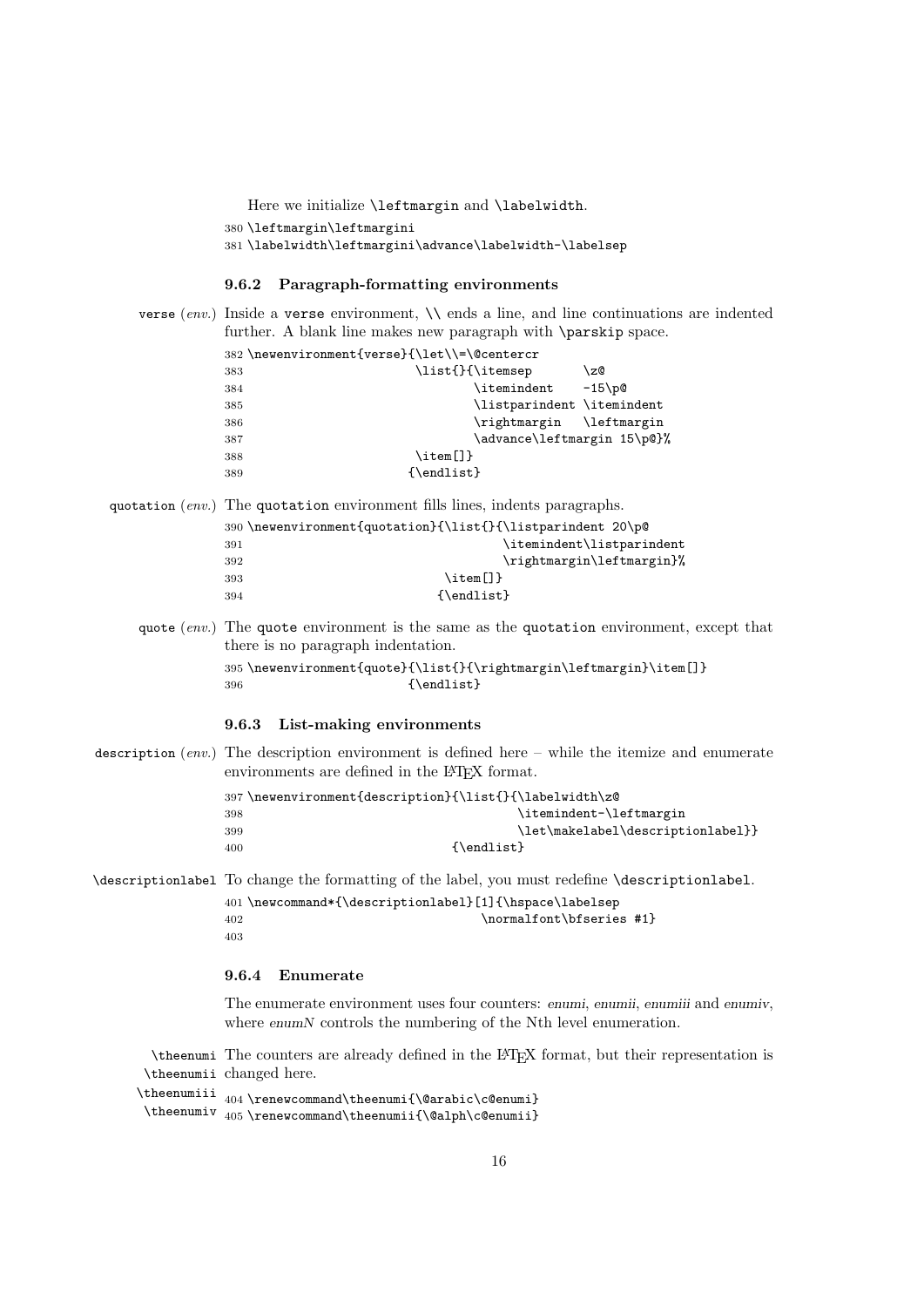```
406 \renewcommand\theenumiii{\@roman\c@enumiii}
              407 \renewcommand\theenumiv{\@Alph\c@enumiv}
  \labelenumi
The label for each item is generated by the four commands \labelenumi . . .
 \labelenumii
\labelenumiv.
\labelenumiii 408\newcommand\labelenumi{\theenumi.}
 \labelenumiv 409\newcommand\labelenumii{(\theenumii)}
              410 \newcommand\labelenumiii{\theenumiii.}
              411 \newcommand\labelenumiv{\theenumiv.}
    \p@enumii
The expansion of \p@enumN\theenumN defines the output of a \ref command
   \p@enumiii
when referencing an item of the Nth level of an enumerated list.
    \p@enumiv 412\renewcommand\p@enumii{\theenumi}
              413 \renewcommand\p@enumiii{\theenumi(\theenumii)}
              414 \renewcommand\p@enumiv{\p@enumiii\theenumiii}
```
#### 9.6.5 Itemize

```
\labelitemi
Itemization is controlled by four commands: \labelitemi, \labelitemii,
 \labelitemii
\labelitemiii, and \labelitemiv, which define the labels of the various item-
\labelitemiii
ization levels.
 \labelitemiv 415 \newcommand\labelitemi{$\m@th\bullet$}
```

```
416 \newcommand\labelitemii{\normalfont\bfseries \textendash}
417 \newcommand\labelitemiii{$\m@th\ast$}
418 \newcommand\labelitemiv{$\m@th\cdot$}
```
### 9.7 Setting parameters for existing environments

#### 9.7.1 Array and tabular

- \arraycolsep The columns in an array environment are separated by 2\arraycolsep. Array and tabular environment parameters 419 \setlength\arraycolsep{8\p@}
	- \tabcolsep The columns in an tabular environment are separated by 2\tabcolsep. 420 \setlength\tabcolsep{10\p@}
- \arrayrulewidth The width of rules in the array and tabular environments is given by the length parameter\arrayrulewidth.

421 \setlength\arrayrulewidth{.6\p@}

\doublerulesep The space between adjacent rules in the array and tabular environments is given by \doublerulesep.

```
422 \setlength\doublerulesep{3\p@}
```
### 9.7.2 Tabbing

 $\t$ tabbingsep This controls the space that the  $\vee$  command puts in. (See LATEX manual for an explanation.) 423 \labelsep 10pt

424 \setlength\tabbingsep{\labelsep}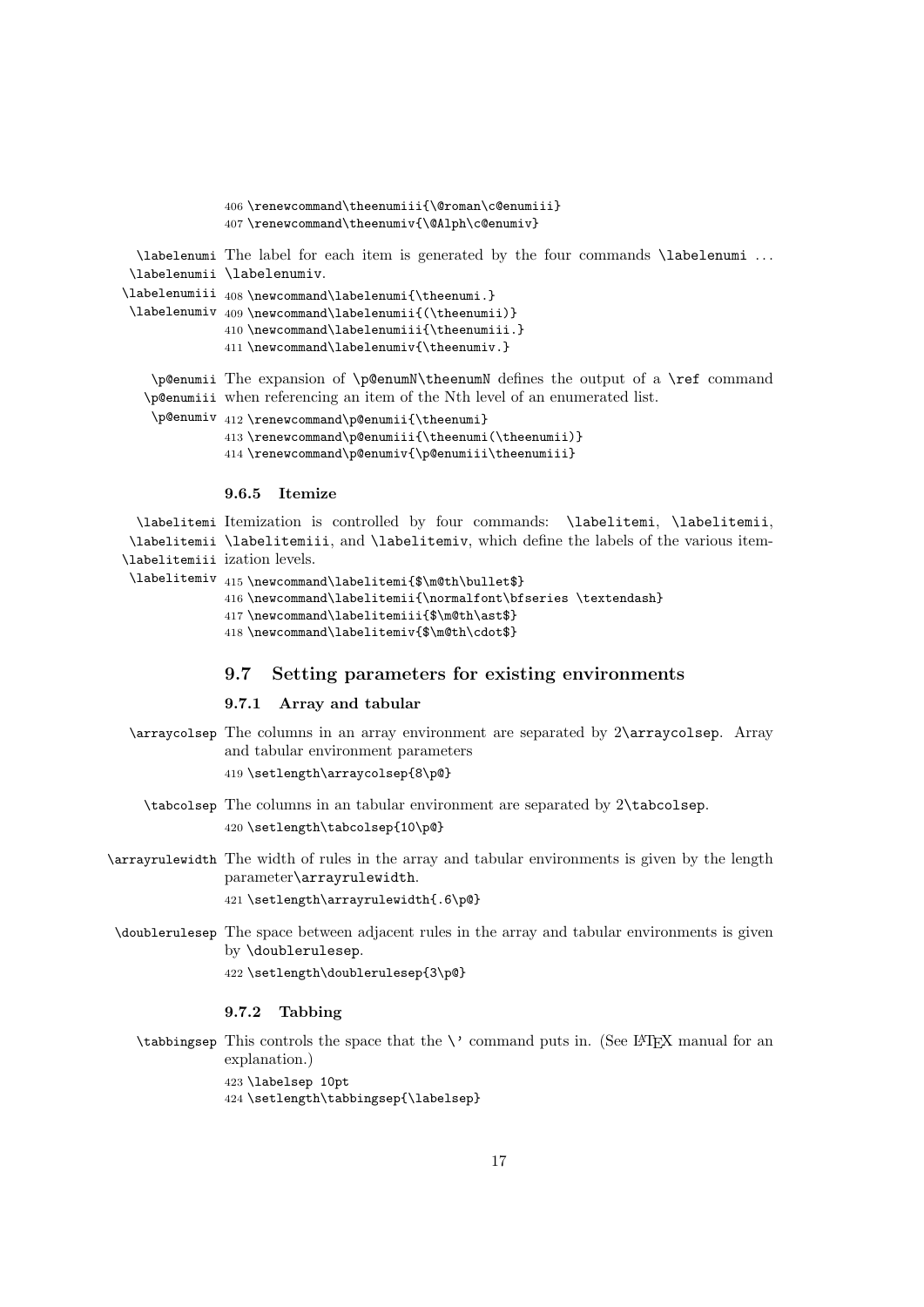#### 9.7.3 Minipage

- \@minipagerestore The macro \@minipagerestore is called upon entry to a minipage environment to set up things that are to be handled differently inside a minipage environment. In the current styles, it does nothing.
	- \@mpfootins Minipages have their own footnotes; \skip\@mpfootins plays same rôle for footnotes in a minipage as \skip\footins does for ordinary footnotes.

425 \skip\@mpfootins = \skip\footins

#### 9.7.4 Framed boxes

- \fboxsep The space left by \fbox and \framebox between the box and the text in it.
- \fboxrule The width of the rules in the box made by \fbox and \framebox.

426 \setlength\fboxsep{5\p@} 427 \setlength\fboxrule{.6\p@}

- \theequation The equation number will be typeset as arabic numerals.
	- 428 \def\theequation{\@arabic\c@equation}
	- \jot \jot is the extra space added between lines of an eqnarray environment. The default value is used.

429 % \setlength\jot{3pt}

\@eqnnum The macro \@eqnnum defines how equation numbers are to appear in equations. Again the default is used.

430 % \def\@eqnnum{(\theequation)}

### 9.8 Font changing

Here we supply the declarative font changing commands that were common in LATEX version 2.09 and earlier. These commands work in text mode and in math mode. They are provided for compatibility, but one should start using the \text... and \math... commands instead. These commands are redefined using \DeclareOldFontCommand, a command with three arguments: the user command to be defined, LAT<sub>E</sub>X commands to execute in text mode and LAT<sub>E</sub>X commands to execute in math mode.

- \rm The commands to change the family. When in compatibility mode we select the \tt 'default' font first, to get LATEX2.09 behaviour.
- \sf 431 \Declare01dFontCommand{\rm}{\normalfont\rmfamily}{\mathrm} 432\DeclareOldFontCommand{\sf}{\normalfont\sffamily}{\mathsf} 433\DeclareOldFontCommand{\tt}{\normalfont\ttfamily}{\mathtt}
- \bf The command to change to the bold series. One should use \mdseries to explicitly switch back to medium series.

434 \DeclareOldFontCommand{\bf}{\normalfont\bfseries}{\mathbf}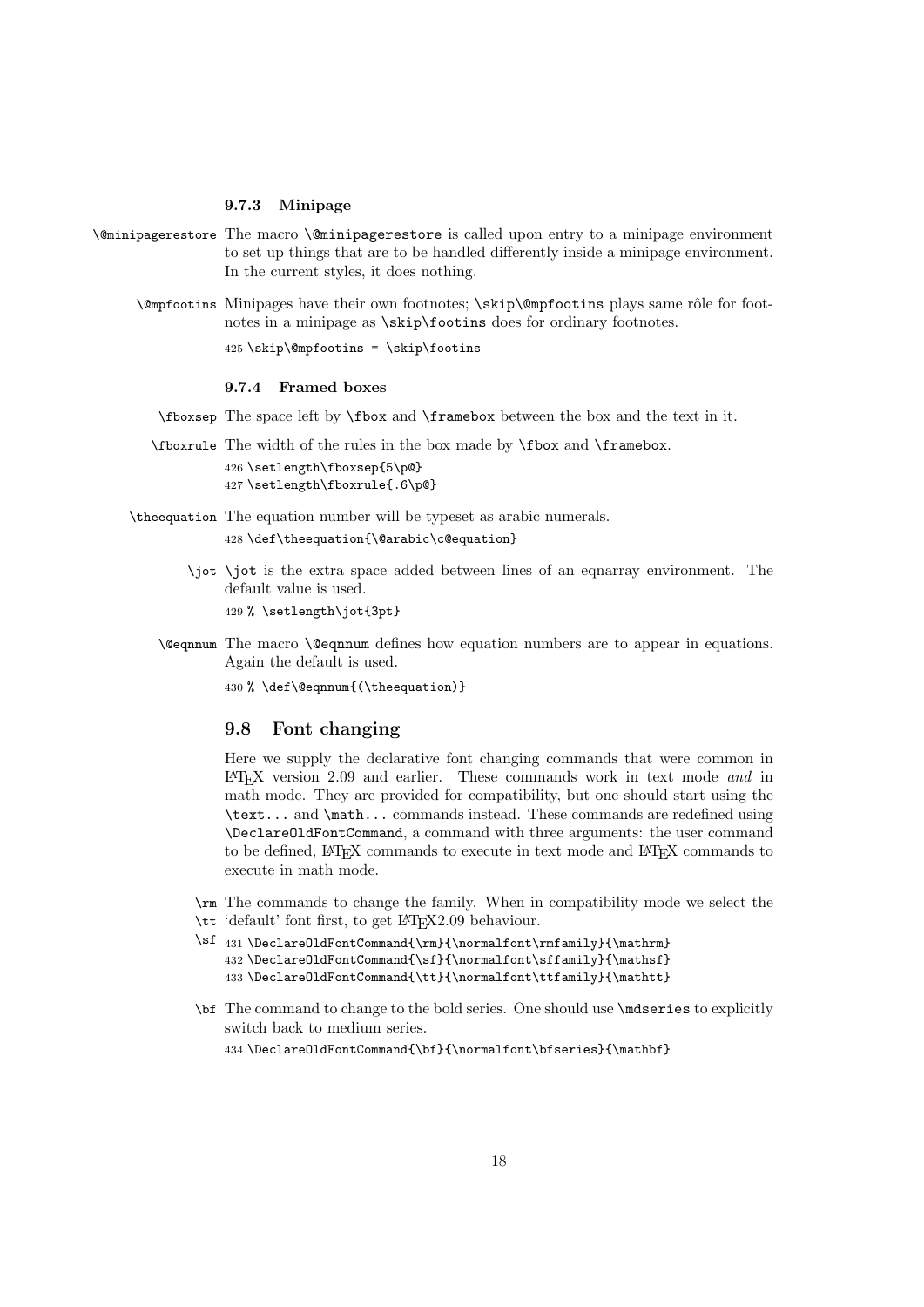- \sl And the commands to change the shape of the font. The slanted and small caps
- \it shapes are not available by default as math alphabets, so those changes do nothing
- \sc in math mode. One should use \upshape to explicitly change back to the upright shape.

```
435 \DeclareOldFontCommand{\it}{\normalfont\itshape}{\mathit}
436 \Declare0ldFontCommand{\sl}{\normalfont\slshape}{\relax}
437 \DeclareOldFontCommand{\sc}{\normalfont\scshape}{\relax}
```
- \cal The commands \cal and \mit should only be used in math mode, outside math \mit mode they have no effect. Currently the New Font Selection Scheme defines these
	- commands to generate warning messages. Therefore we have to define them 'by hand'.

```
438 \DeclareRobustCommand*{\cal}{\@fontswitch{\relax}{\mathcal}}
439 \DeclareRobustCommand*{\mit}{\@fontswitch{\relax}{\mathnormal}}
```
### 9.9 Footnotes

\footnoterule Usually, footnotes are separated from the main body of the text by a small rule. This rule is drawn by the macro \footnoterule. We have to make sure that the rule takes no vertical space (see plain.tex). The resulting rule will appear on all color layers, so it's best not to draw a rule.

```
440 \renewcommand\footnoterule{}
441 % \let \footnoterule = \relax
```
\c@footnote Footnotes are numbered within slides, overlays, and notes and numbered with ∗, \thefootnote †, etc.

```
442 % \newcounter{footnote}
443 \def\thefootnote{\fnsymbol{footnote}}
444 \@addtoreset{footnote}{slide}
445 \@addtoreset{footnote}{overlay}
446 \@addtoreset{footnote}{note}
```
\@makefntext The footnote mechanism of LATEX calls the macro \@makefntext to produce the actual footnote. The macro gets the text of the footnote as its argument and should use \@makefnmark to produce the mark of the footnote. The macro \@makefntext is called when effectively inside a \parbox of width \columnwidth (i.e., with  $\hbox{\tt \%}$ 

> An example of what can be achieved is given by the following piece of T<sub>E</sub>X code.

```
\long\def\@makefntext#1{%
   \@setpar{\@@par
            \@tempdima = \hsize
            \advance\@tempdima-10pt
            \parshape \@ne 10pt \@tempdima}%
   \par
   \parindent 1em\noindent
   \hbox to \z@{\hss\@makefnmark}#1}
```
The effect of this definition is that all lines of the footnote are indented by 10pt, while the first line of a new paragraph is indented by 1em. To change these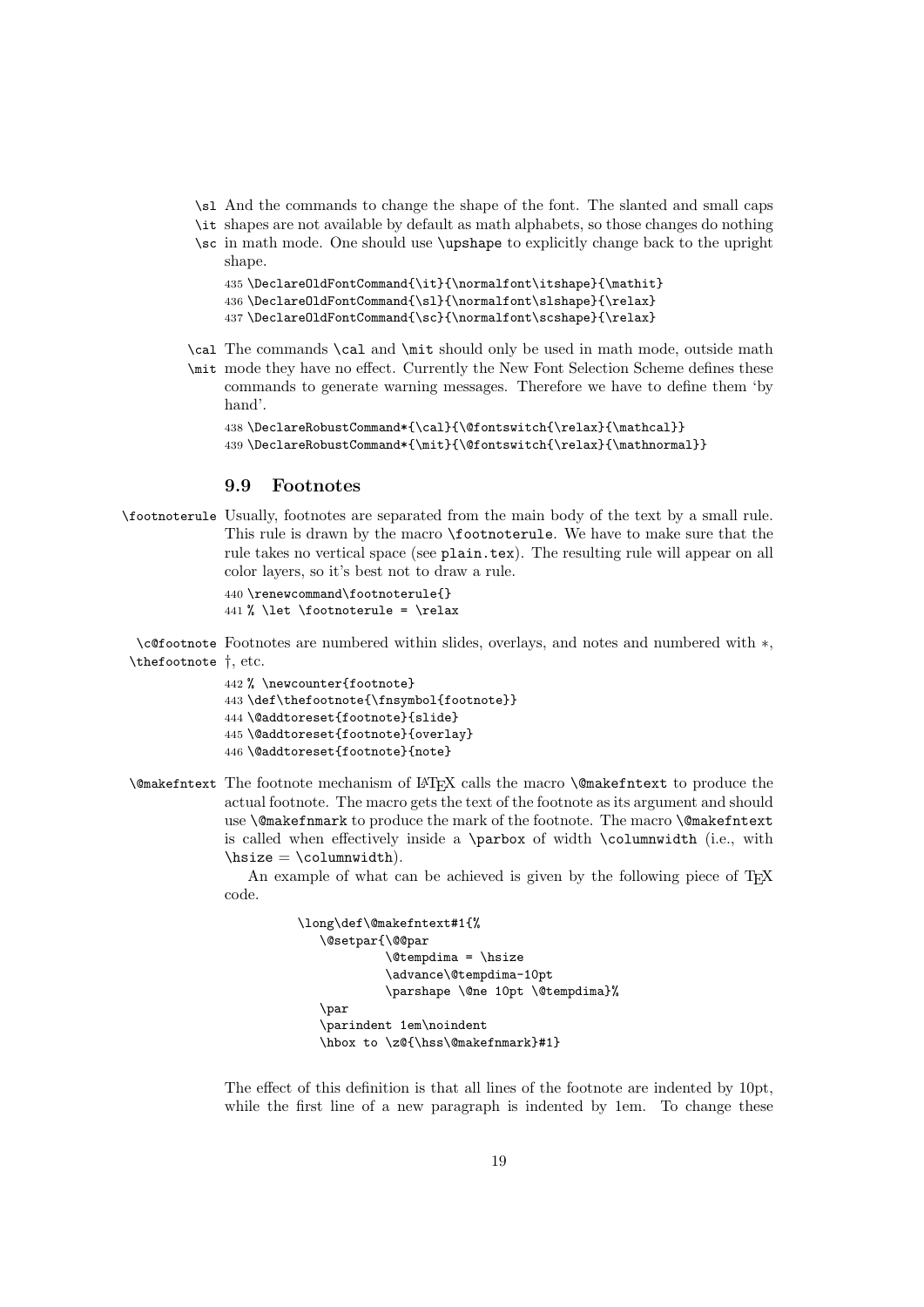dimensions, just substitute the desired value for '10pt' (in both places) or '1em'. The mark is flushright against the footnote.

In these document classes we use a simpler macro, in which the footnote text is set like an ordinary text paragraph, with no indentation except on the first line of a paragraph, and the first line of the footnote. Thus, all the macro must do is set \parindent to the appropriate value for succeeding paragraphs and put the proper indentation before the mark.

447 \long\def\@makefntext#1{

- 448 \noindent
- 449 \hangindent 10\p@
- 450 \hb@xt@10\p@{\hss\@makefnmark}#1}
- \@makefnmark The footnote markers that are printed in the text to point to the footnotes should be produced by the macro \@makefnmark. We use the default definition for it.

451 %\def\@makefnmark{\hbox{\$^{\@thefnmark}\m@th\$}}

# 9.10 The title

The commands \title, \author, and \date are already defined, so here we just define \maketitle.

```
452 \newcommand\maketitle{{\centering {\Large \@title \par}%
453 \@author \par \@date\par}%
454 \if@titlepage \break \fi}
```
# 10 Initialization

#### 10.1 Date

\today This macro uses the TEX primitives \month, \day and \year to provide the date of the L<sup>AT</sup><sub>E</sub>X-run.

455 \newcommand\today{\ifcase\month\or

- 456 January\or February\or March\or April\or May\or June\or
- 457 July\or August\or September\or October\or November\or December\fi
- 458 \space\number\day, \number\year}

Default initializations

- 459 \pagenumbering{arabic}
- 460 \onecolumn
- 461 ⟨/class⟩

# 10.2 Basic code

The code below is basically a copy of slitex.tex with some changes. Global changes so far:

### 10.2.1 Hacks for slide macros

```
462 ⟨∗cmd⟩
463 \message{hacks,}
464
```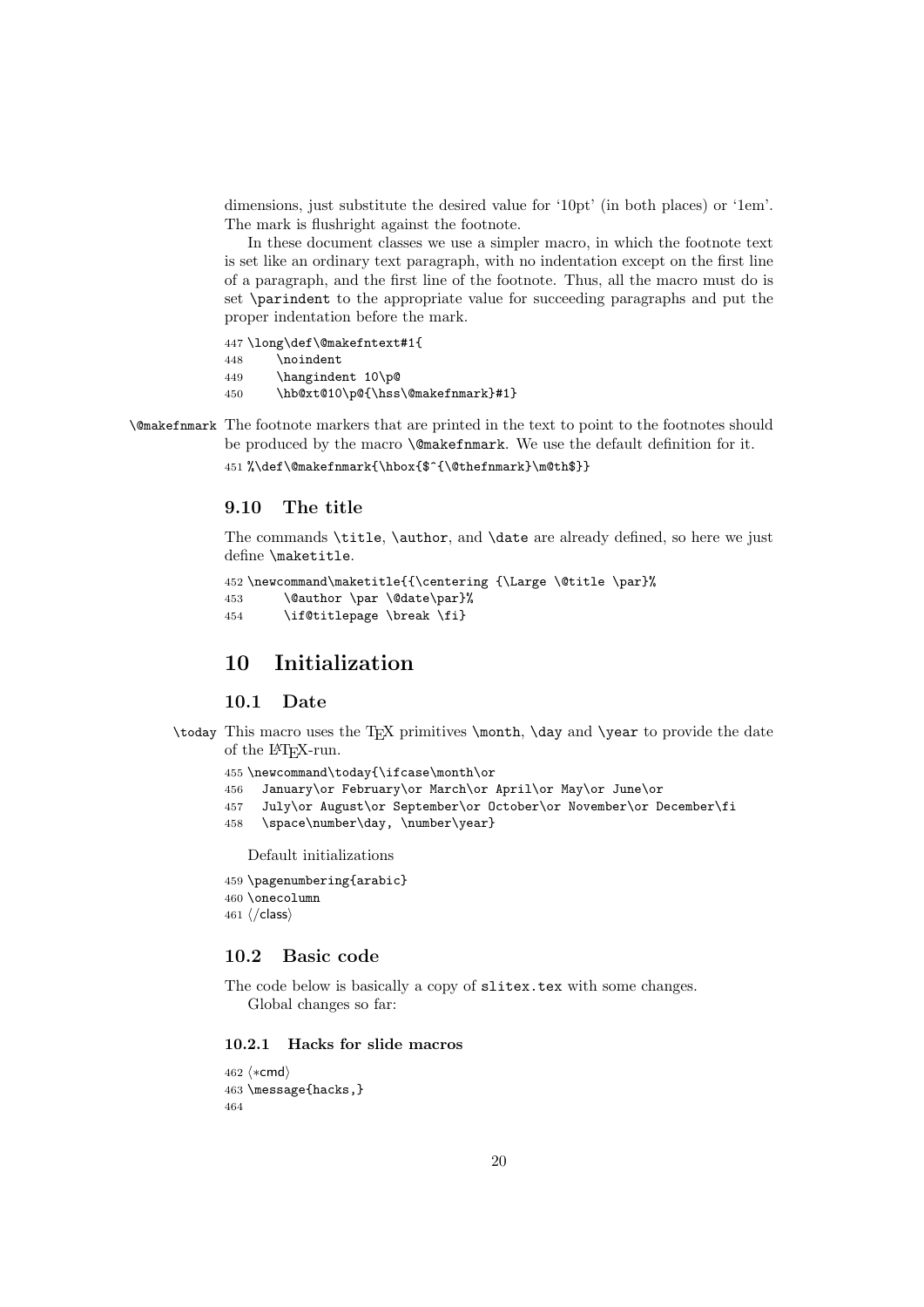```
465 \outer\def\newifG#1{\count@\escapechar \escapechar\m@ne
466 \expandafter\expandafter\expandafter
467 \edef\@ifG#1{true}{\global\let\noexpand#1\noexpand\iftrue}%
468 \expandafter\expandafter\expandafter
469 \edef\@ifG#1{false}{\global\let\noexpand#1\noexpand\iffalse}%
470 \@ifG#1{false}\escapechar\count@} % the condition starts out false
471 \def\@ifG#1#2{\csname\expandafter\ifG@\string#1#2\endcsname}
472 {\uccode'1='i \uccode'2='f \uccode'3='G \uppercase{\gdef\ifG@123{G}}}
473 % 'ifG' is required
474
475 \def\@gobbletoend#1{\def\@argend{#1}\@ggobtoend}
476
477 \long\def\@ggobtoend#1\end#2{\fi\def\reserved@a{#2}%
478 \ifx\reserved@a\@argend\else\@ggobtoend\fi}
```
FMi: I don't see any reason for this command since \fi is hidden anyway in the replacement text \def\@xfi{\fi} \message{slides,}

### 10.2.2 Slide macros

Switches: @bw true if making black and white slides @visible true if visible output to be produced. @makingslides true if making a slide/overlay/note \newif\if@bw \newif\if@visible \newif\if@onlyslidesw \@onlyslideswfalse \newif\if@onlynotesw \@onlynoteswfalse \newif\if@makingslides FMi: \newifG replaces \gdef\@slidesw{T} stuff

\newifG\ifG@slidesw

```
Counters
          slide slide number
 overlay overlay number for a slide
 note note number for a slide
486 \countdef\c@slide=0 \c@slide=0
```

```
487 \def\cl@slide{}
488 \countdef\c@overlay=1 \c@overlay=0
489 \def\cl@overlay{}
490 \countdef\c@note=2 \c@note=0
491 \def\cl@note{}
```
Add these counters explicitly to the 'ckpt list' so that the \include mechanism works.

```
492 \g@addto@macro\cl@@ckpt{\@elt{slide}\@elt{overlay}\@elt{note}}
493 \@addtoreset{overlay}{slide}
494 \@addtoreset{note}{slide}
```
Redefine page counter to some other number. The page counter will always be zero except when putting out an extra page for a slide, note or overlay.

```
495 \@definecounter{page}
496 \@addtoreset{page}{slide}
```

```
497 \@addtoreset{page}{note}
```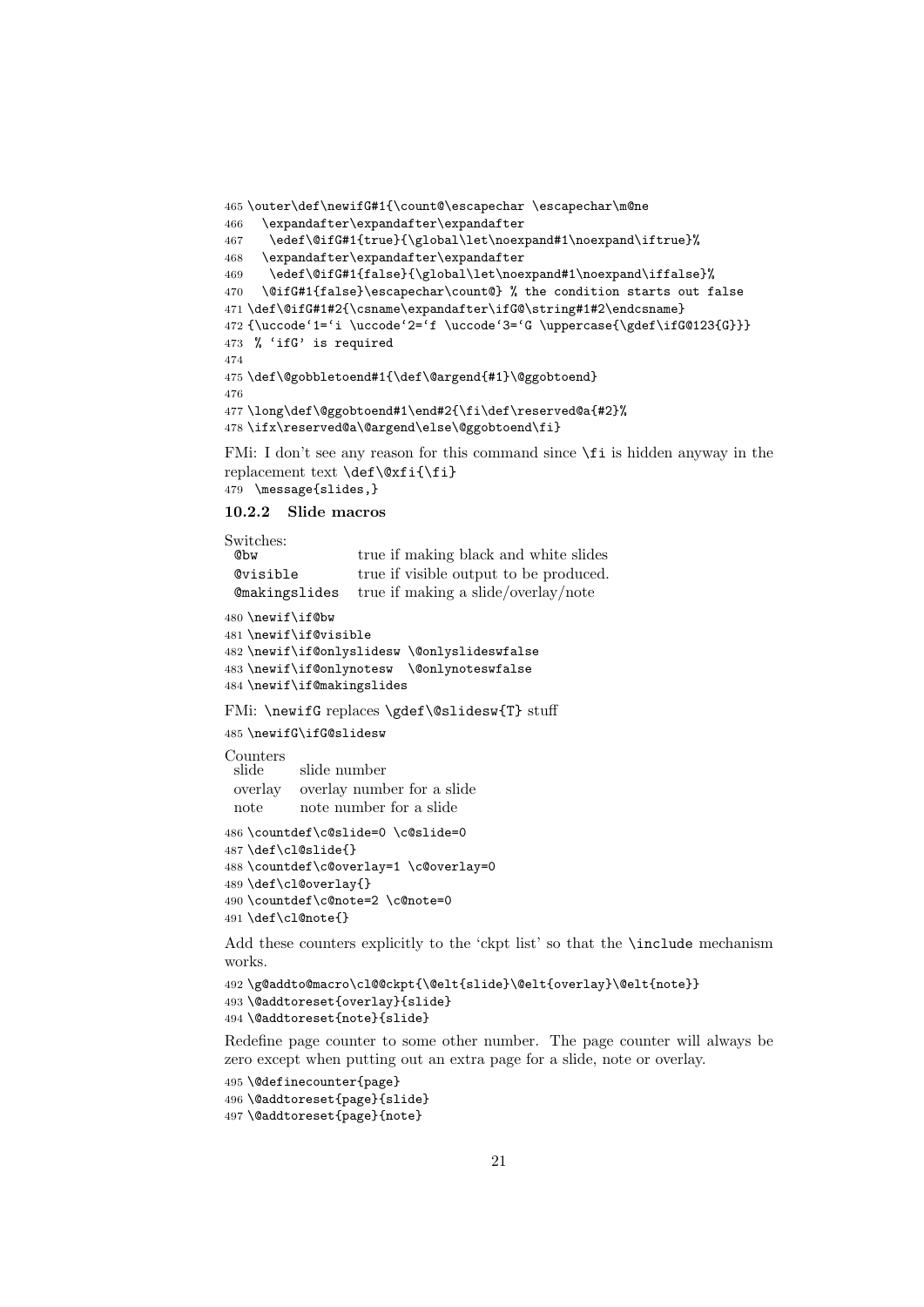```
498 \@addtoreset{page}{overlay}
499
500 \def\theslide{\@arabic\c@slide}
501 \def\theoverlay{\theslide-\@alph\c@overlay}
502 \def\thenote{\theslide-\@arabic\c@note}
 \@setlimits \LIST \LOW \HIGH
    Assumes that \L{IST} = \text{RANGE1}, \text{RANGE2}, \ldots, \text{RANGEn} (n>0)
    Where RANGEi = j or j-k.
    Then \@setlimits globally sets
        (i) \backslash LIST := RANGE2, \ldots, RANGEn(ii) \Upsilon \Upsilon := p
      (iii) \HIGH := qwhere either RANGE1 = p-q or RANGE1 = p and q=p.
503 \def\@sl@getargs#1-#2-#3\relax#4#5{\xdef#4{#1}\xdef#5{#2}}
504 \def\@sl@ccdr#1,#2\relax#3#4{\xdef#3{#1-#1-}\xdef#4{#2}}
505
506 \def\@setlimits #1#2#3{\expandafter\@sl@ccdr#1\relax\@sl@gtmp #1%
507 \expandafter\@sl@getargs\@sl@gtmp\relax#2#3}
 \onlyslides{LIST} ::=
  BEGIN
    @onlyslidesw := true
    \@doglslidelist :=G LIST,999999,999999
   if @onlynotesw = true
     else @onlynotesw := true
          \@doglnotelist :=G LIST,999999,999999
   fi
  message: Only Slides LIST
  END
508 \def\onlyslides#1{\@onlyslideswtrue
509 \gdef\@doglslidelist{#1,999999,999999}%
510 \if@onlynotesw \else
511 \@onlynoteswtrue\gdef\@doglnotelist{999999,999999}\fi
512 \typeout{Only Slides #1}}
 \onlynotes{LIST} ::=
 BEGIN
    @onlynotesw := true
    \@doglnotelist :=G LIST,999999,999999
   if @onlyslidesw = true
     else \@onlyslidesw := true
          \@doglslidelist{999999,999999}
   fi
   message: Only Notes LIST
  END
513 \def\onlynotes#1{\@onlynoteswtrue
514 \gdef\@doglnotelist{#1,999999,999999}%
515 \if@onlyslidesw \else
516 \@onlyslideswtrue\gdef\@doglslidelist{999999,999999}\fi
517 \typeout{Only Notes #1}}
```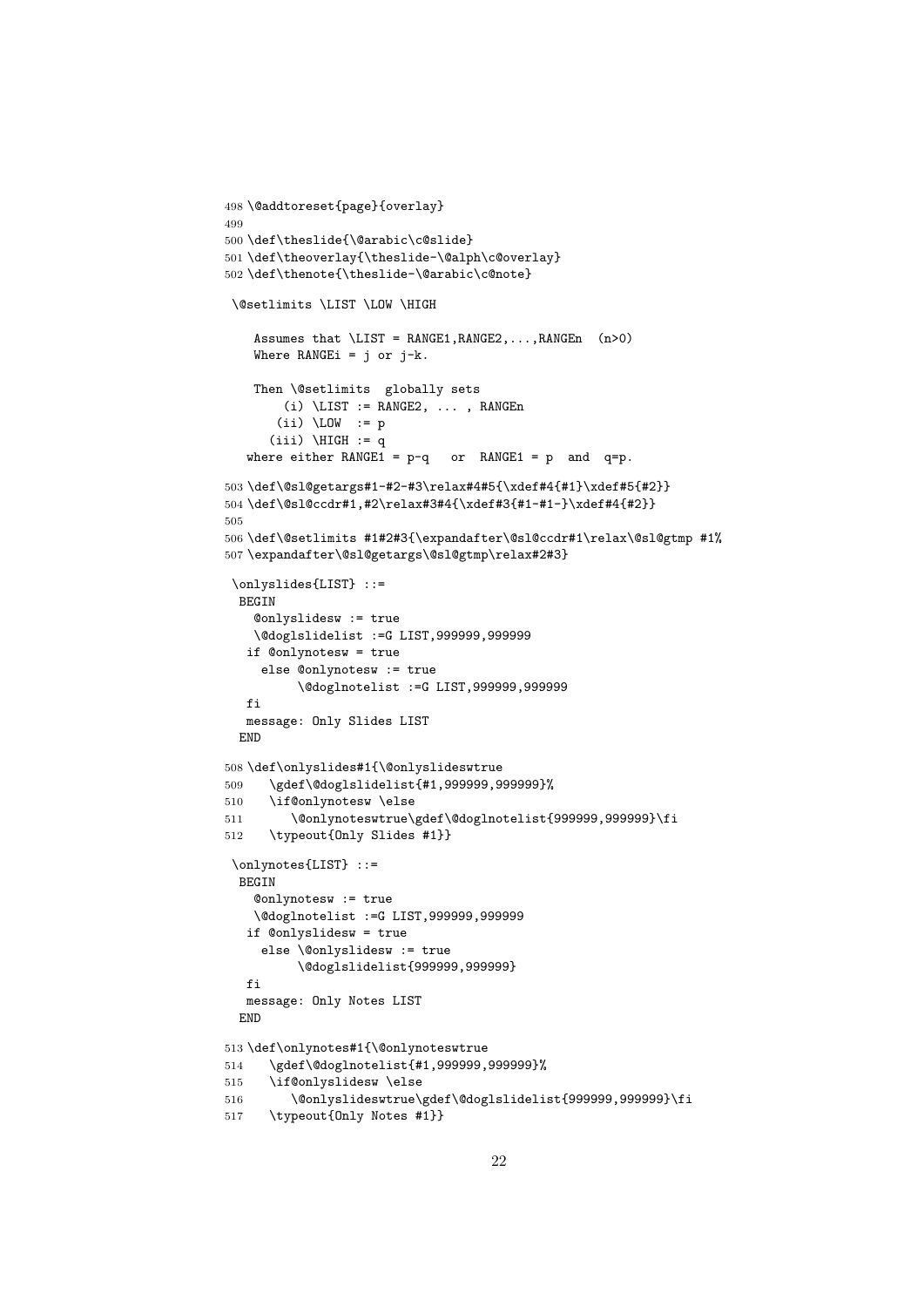```
\setupcounters ::= (similar to old \blackandwhite #1 ::= )
    \newpage
   page counter := 0
    Qbw := T
    @visible := T
    if @onlyslidesw = true
      then \@doslidelist := \@doglslidelist
            \@setlimits\@doslidelist\@doslidelow\@doslidehigh
    fi
    if @onlynotesw = true
      then \@donotelist := \@doglnotelist
            \@setlimits\@donotelist\@donotelow\@donotehigh
    fi
    \normalsize % Note, this sets font to \rmfamily , which sets
                    % \@currfont to \rmfamily
    counter slidenumber := 0
    counter note := 0
    counter overlay := 0
    @makingslides := F %% \blackandwhite: @makingslides := T
                              \frac{2}{3} % input #1
                                                @math>makingslides := F518 \if@compatibility
519 % In compatibility mode, need to define \verb+\blackandwhite+,
520 % \verb+\colors+, \verb+\colorslides+, etc.
521 \def\blackandwhite#1{\newpage\setcounter{page}{0}\@bwtrue\@visibletrue
522 \if@onlyslidesw \xdef\@doslidelist{\@doglslidelist}%
523 \@setlimits\@doslidelist\@doslidelow\@doslidehigh\fi
524 \if@onlynotesw \xdef\@donotelist{\@doglnotelist}%
525 \@setlimits\@donotelist\@donotelow\@donotehigh\fi
526 \normalsize\setcounter{slide}{0}\setcounter{overlay}{0}%
527 \setcounter{note}{0}\@makingslidestrue\input #1\@makingslidesfalse}
 \colors{COLORS} ::=
  for \@colortemp := COLORS
     do \csname \@colortemp \endcsname == \@color{\@colortemp} od
  if \@colorlist = empty
     then \@colorlist := COLORS
     else \@colorlist := \@colorlist , COLORS
  f_i528 \def\colors#1{\@for\@colortemp:=#1\do{\expandafter
529 \xdef\csname\@colortemp\endcsname{\noexpand\@color{\@colortemp}}}\ifx
530 \@colorlist\@empty \gdef\@colorlist{#1}%
531 \else \xdef\@colorlist{\@colorlist,#1}\fi}
532
533 \def\@colorlist{}
 \colorslides{FILE} ::=
   \newpage
   page counter := 0
    Qbw := Ffor \@currcolor := \@colorlist
     do @visible := T
          if @onlyslidesw = true
```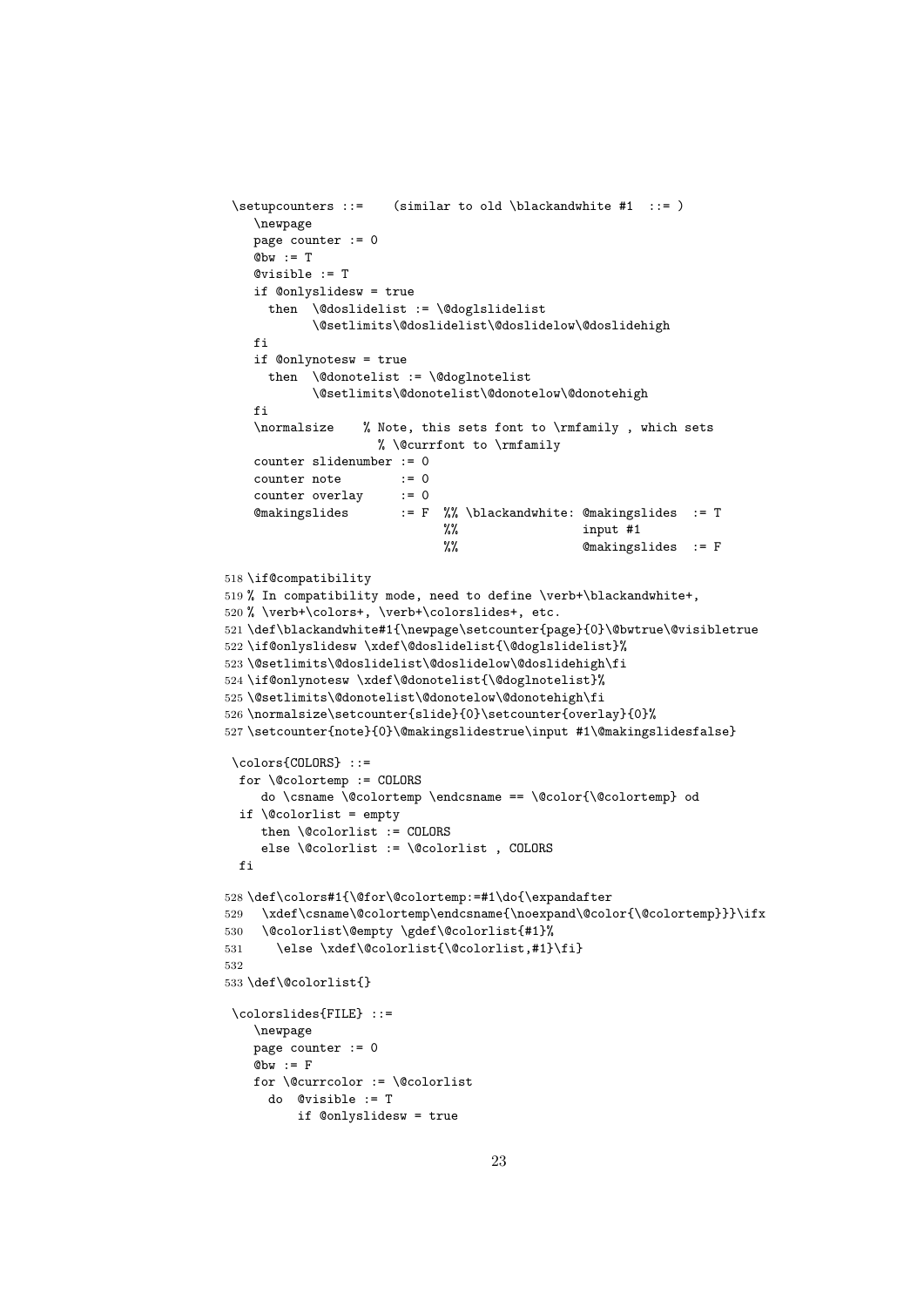```
then \@doslidelist := \@doglslidelist
                  \@setlimits\@doslidelist\@doslidelow\@doslidehigh
          fi
          if @onlynotesw = true
            then \@donotelist := \@doglnotelist
                  \@setlimits\@donotelist\@donotelow\@donotehigh
          fi
          \normalsize
          counter slide := 0
          counter overlay := 0
          counter note := 0
          type message
          generate color layer output page
          @makingslides := T
          input #1
          @makingslides := F
      od
534 \def\colorslides#1{\newpage\setcounter{page}{0}\@bwfalse
535 \@for\@currcolor:=\@colorlist\do
536 {\@visibletrue
537 \if@onlyslidesw \xdef\@doslidelist{\@doglslidelist}%
538 \@setlimits\@doslidelist\@doslidelow\@doslidehigh\fi
539 \if@onlynotesw \xdef\@donotelist{\@doglnotelist}%
540 \@setlimits\@donotelist\@donotelow\@donotehigh\fi
541 \normalsize\setcounter{slide}{0}\setcounter{overlay}{0}%
542 \setcounter{note}{0}\typeout{color \@currcolor}%
543 \newpage
544 \begin{huge}%
545 \begin{center}%
546 COLOR LAYER\\[.75in]%
547 \@currcolor
548 \end{center}%
549 \end{huge}%
550 \newpage
551 \@makingslidestrue
552 \input #1
553 \@makingslidesfalse}}
554 %
555 \else %% if@compatibility
556 %
557 \def\setupcounters{\newpage\setcounter{page}{0}\@bwtrue\@visibletrue
558 \if@onlyslidesw \xdef\@doslidelist{\@doglslidelist}%
559 \@setlimits\@doslidelist\@doslidelow\@doslidehigh\fi
560 \if@onlynotesw \xdef\@donotelist{\@doglnotelist}%
561 \@setlimits\@donotelist\@donotelow\@donotehigh\fi
562 \normalsize\setcounter{slide}{0}\setcounter{overlay}{0}%
563 \setcounter{note}{0}\@makingslidesfalse}
564
565 \AtBeginDocument{\setupcounters}
566 \fi %% if@compatibility
 \slide COLORS ::=
  BEGIN
 \changes{v2.3}{1994/03/16}{Moved \cs{newpage} up front, here and in
```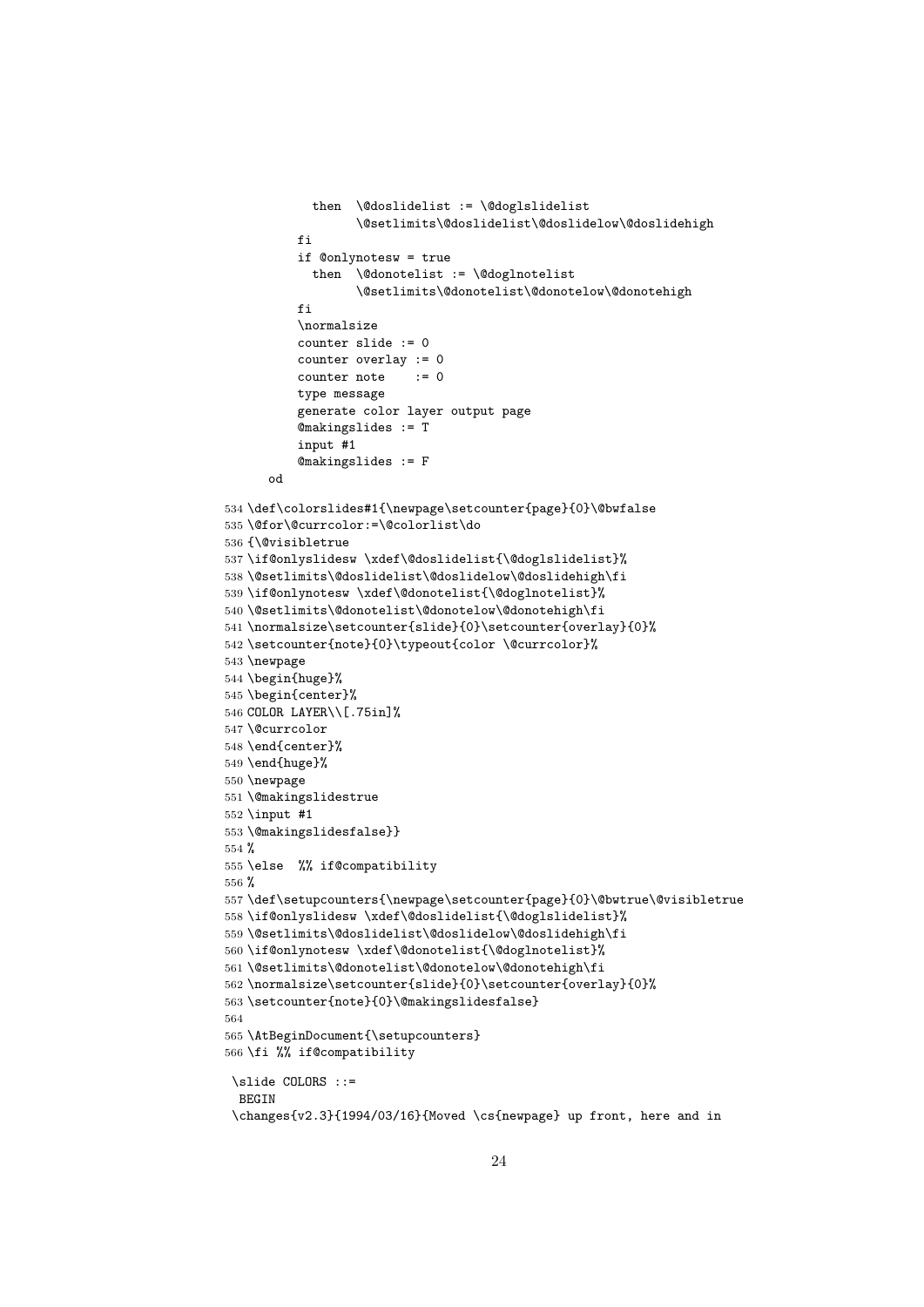```
\cs{note} and \cs{overlay}}
   \par\break
   \stepcounter{slide}
   \setcounter{page}{0} % in case of non-slide pages
   \@slidesw :=G T
   if @onlyslidesw = true % set \@slidesw = T iff
    then \% page to be output
      while \c@slide > \@doslidehigh
         do \@setlimits\@doslidelist\@doslidelow\@doslidehigh od
      if \c@slide < \@doslidelow
        then \@slidesw := F
      fi
  fi
  if \delta \eslidesw = T
     then \@slidesw :=G F
          \begingroup
             if @bw = true
               then \@slidesw :=G T
               else \@color{COLORS}
                    \if@visible then \@slidesw :=G T \fi
             fi
           \endgroup
 fi
 if \@slidesw = T
   then @makingslides := T
        \thispagestyle{slide}
   else \end{slide}
         \@gobbletoend{slide}
 fi
END
\endslide ::=
 BEGIN
    \par\break
 END
567 \if@compatibility
568 \def\slide#1{\stepcounter{slide}\G@slideswtrue\if@onlyslidesw
569 \@whilenum \c@slide >\@doslidehigh\relax
570 \do{\@setlimits\@doslidelist\@doslidelow\@doslidehigh}\ifnum
571 \c@slide <\@doslidelow\relax\G@slideswfalse\fi\fi
572 \ifG@slidesw
573 \G@slideswfalse
574 % FMi this is only a hack at the moment to get things running.
575 % \begingroup
576 \if@bw\G@slideswtrue\else
577 \@color{#1}\if@visible \G@slideswtrue \fi
578 \fi
579 % \endgroup
580 \fi
581 \ifG@slidesw \newpage\thispagestyle{slide}%
```
This will set up the last color specified in the argument to \slide as the current color. If only back and white slides are prepared \last@color will be empty and effectively \relax will be generated (hopefully).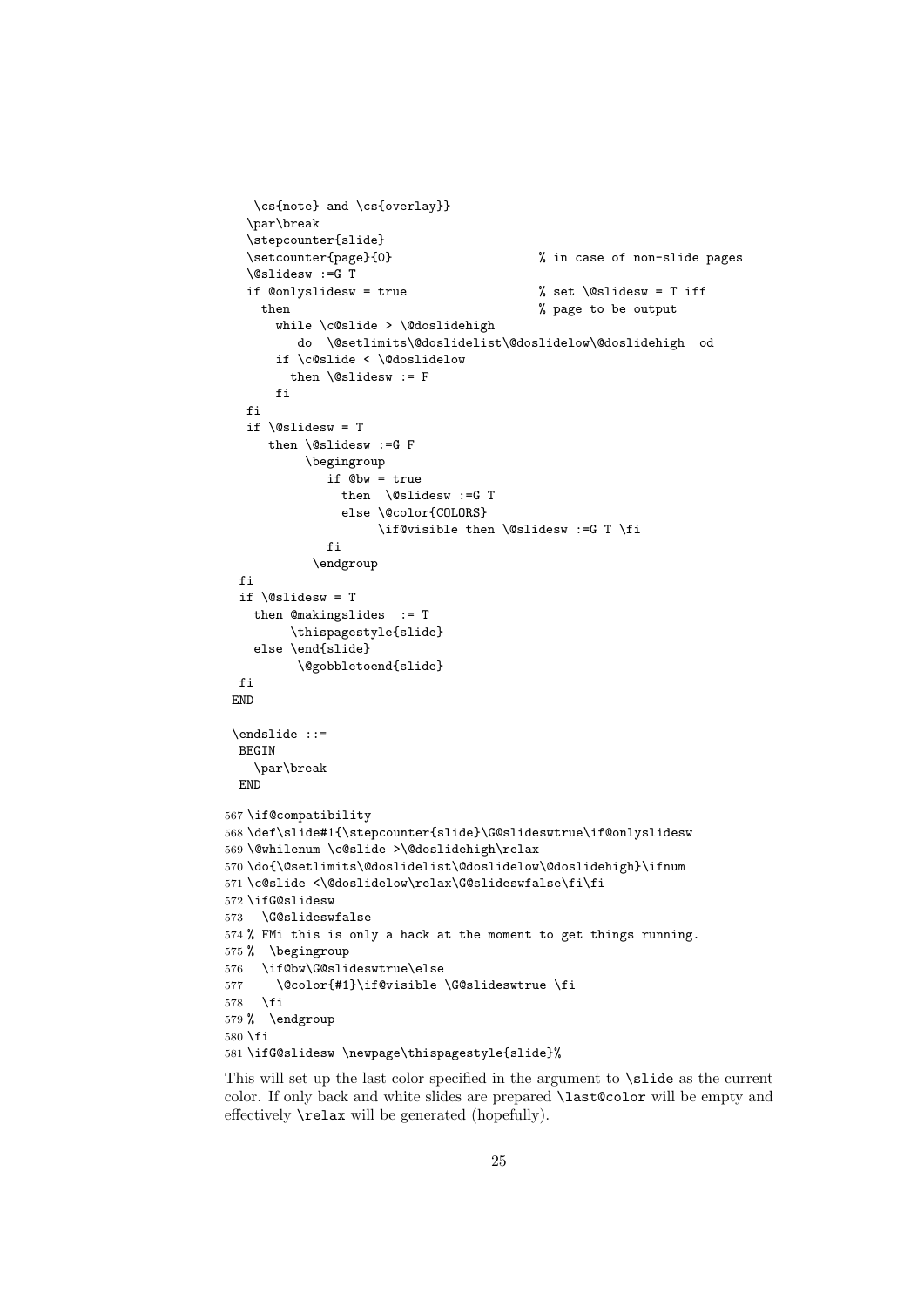```
We need to reset to a default font at the beginning of a slide. (not done yet).
582 \csname \last@color \endcsname
583 \else\end{slide}\@gobbletoend{slide}\fi}
584 %
585 \else %% if@compatibility
586 %
587 \def\slide{\par\break
588 \stepcounter{slide}\setcounter{page}{0}\G@slideswtrue\if@onlyslidesw
589 \@whilenum \c@slide >\@doslidehigh\relax
590 \do{\@setlimits\@doslidelist\@doslidelow\@doslidehigh}\ifnum
591 \c@slide <\@doslidelow\relax\G@slideswfalse\fi\fi
592 \ifG@slidesw
593 \G@slideswfalse
594 % FMi this is only a hack at the moment to get things running.
595 % \begingroup
596 \if@bw\G@slideswtrue\else
597 \if@visible \G@slideswtrue \fi
598 \fi
599 % \endgroup
600 \fi
601 \ifG@slidesw \@makingslidestrue\thispagestyle{slide}%
```
This will set up the last color specified in the argument to \slide as the current color. If only back and white slides are prepared \last@color will be empty and effectively \relax will be generated (hopefully).

We need to reset to a default font at the beginning of a slide. (not done yet). 602 \csname \last@color \endcsname

```
603 \else\end{slide}\@gobbletoend{slide}\fi}
604 \fi %% if@compatibility
605
606 \let\last@color\@empty
607
608 \def\endslide{\par\break}
\overlay COLORS ::=
 BEGIN
  \par\break
  \stepcounter{overlay}
  \setcounter{page}{0} % in case of non-slide pages
  \@slidesw :=G T
  if \text{Conlyslides} = T \text{Superscript{th}} % set \text{Aslides} = T iff
    then \% page to be output
      if \c@slide < \@doslidelow
        then \@slidesw :=G F
      fi
 fi
 if \lambdaslidesw = T
   \@slidesw :=G F
   \begingroup
     if @bw = true
         then \@slidesw :=G T
         else \@color{COLORS}
               \if@visible then \@slidesw :=G T \fi
```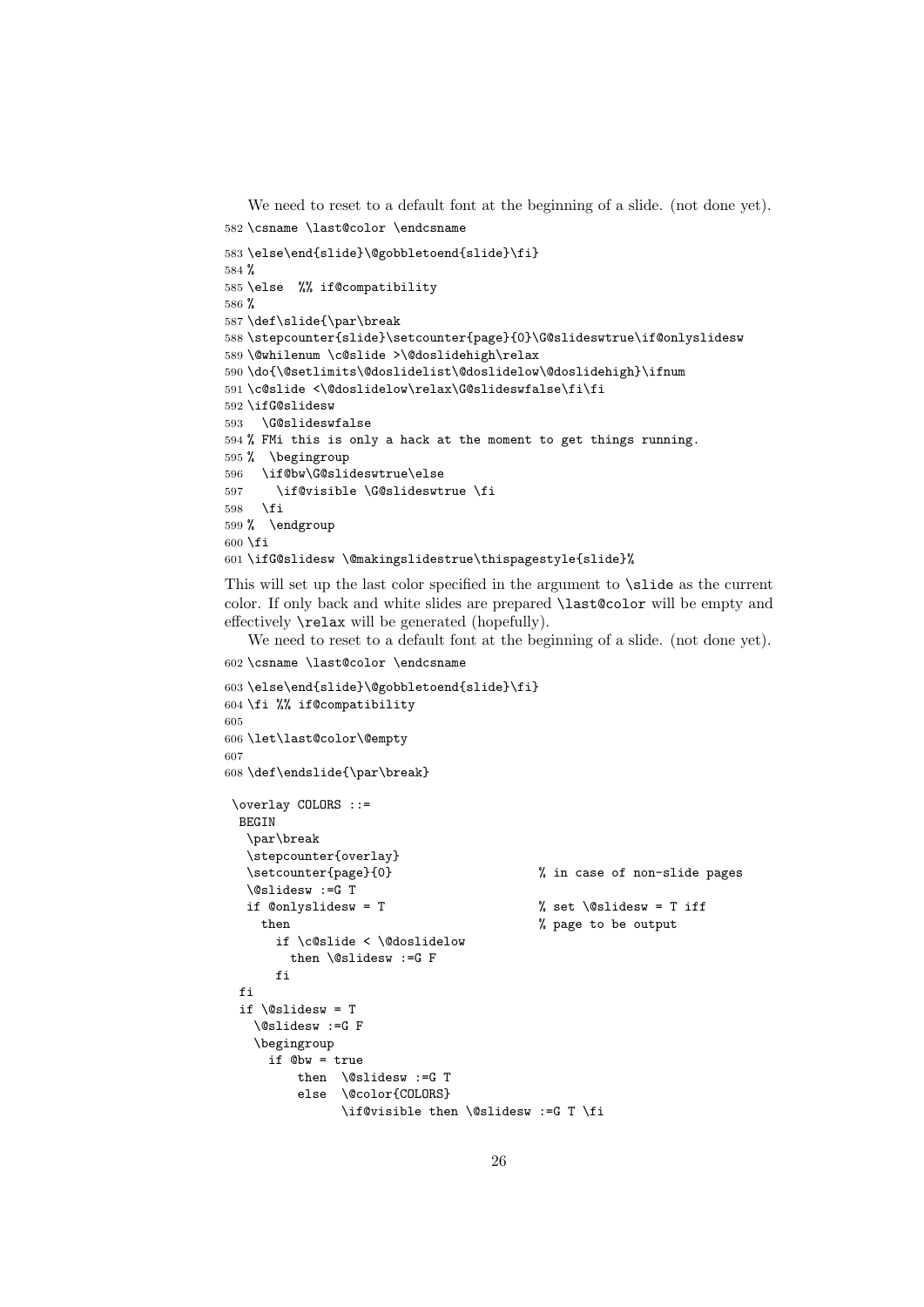```
fi
   \endgroup
 fi
 if \delta \eslidesw = T
    then @makingslides := T
         \thispagestyle{overlay}
     else \end{overlay}
         \@gobbletoend{overlay}
 fi
 END
 \endoverlay ::=
 BEGIN
    \par\break
 END
609 \if@compatibility
610 \def\overlay#1{\stepcounter{overlay}\G@slideswtrue%
611 \if@onlyslidesw\ifnum \c@slide <\@doslidelow\relax
612 \G@slideswfalse\fi\fi
613 \ifG@slidesw \G@slideswfalse\begingroup\if@bw\G@slideswtrue%
614 \else\@color{#1}\if@visible \G@slideswtrue\fi\fi\endgroup\fi
615 \ifG@slidesw \newpage\thispagestyle{overlay}%
616 \else\end{overlay}\@gobbletoend{overlay}\fi}
617 %
618 \else %%if@compatibility
619 %
620 \def\overlay{\par\break
621 \stepcounter{overlay}%
622 \setcounter{page}{0}%
623 \G@slideswtrue%
624 \if@onlyslidesw\ifnum \c@slide <\@doslidelow\relax
625 \G@slideswfalse\fi\fi
626 \ifG@slidesw \G@slideswfalse
627 \begingroup\if@bw\G@slideswtrue%
628 \else\if@visible \G@slideswtrue\fi\fi
629 \endgroup\fi
630 \ifG@slidesw \@makingslidestrue\thispagestyle{overlay}%
631 \else\end{overlay}\@gobbletoend{overlay}\fi}
632 \fi %%if@compatibility
633
634 \def\endoverlay{\par\break}
 \note ::=
 BEGIN
   \par\break
   \stepcounter{note}
   \setcounter{page}{0} % in case of non-slide pages
  if Qbw = T
    then
      \@slidesw :=G T
      if @only notesw = true % set \@notesw = T iff
        then \% page to be output
          while \c@slide > \@donotehigh
             do \@setlimits\@donotelist\@donotelow\@donotehigh od
```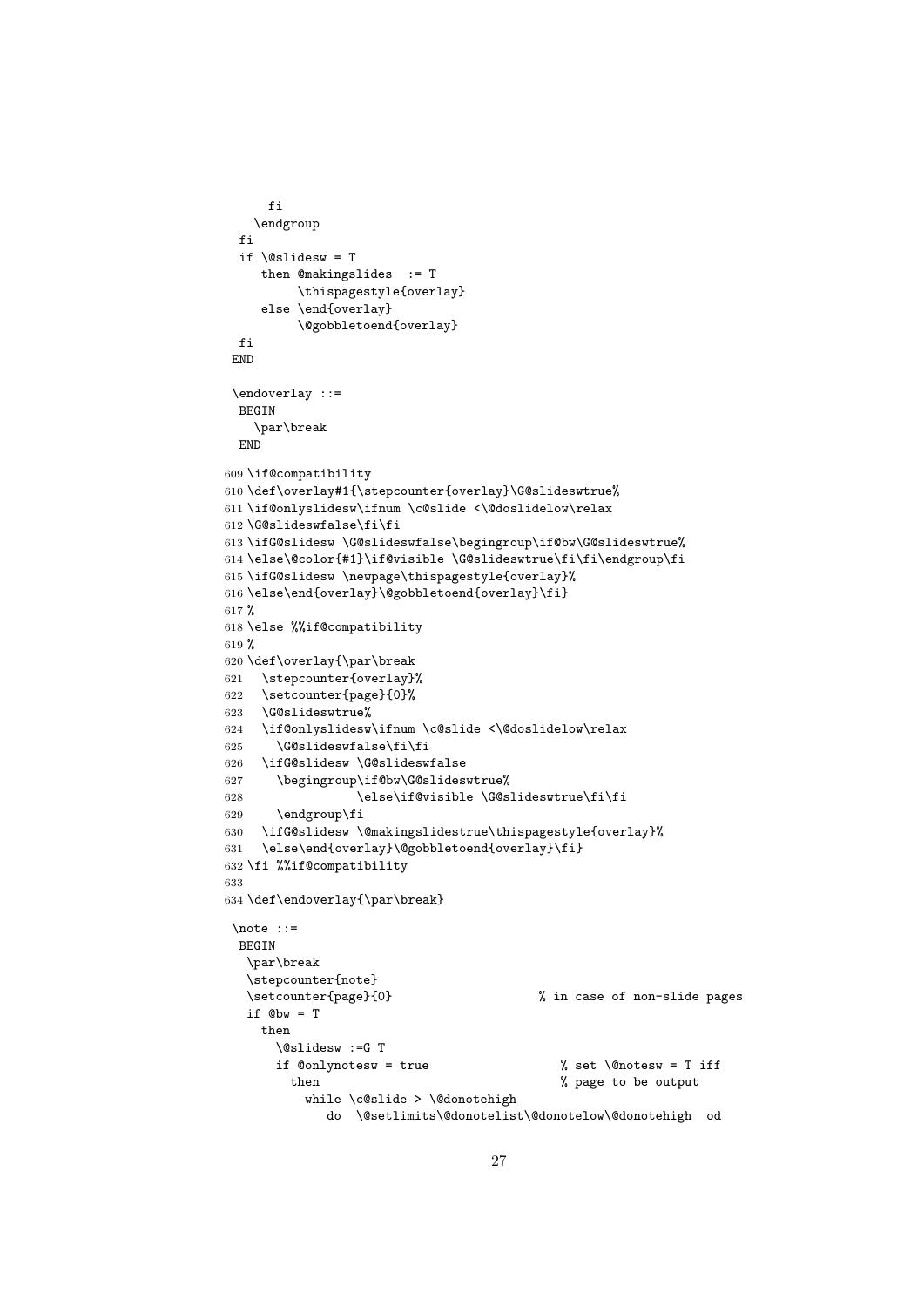```
if \c@slide < \@donotelow
            then \@slidesw :=G F
          fi
      fi
    else \@slidesw :=G F
 fi
 if \@slidesw = T
    then @makingslides := T
         \thispagestyle{note}
     else \end{note}
         \@gobbletoend{note}
 fi
 END
 \endnote ::=
 BEGIN
    \par\break
 END
635 \if@compatibility
636 \def\note{\stepcounter{note}%
637 \if@bw
638 \G@slideswtrue
639 \if@onlynotesw\@whilenum \c@slide >\@donotehigh\relax
640 \do{\@setlimits\@donotelist\@donotelow\@donotehigh}\ifnum
641 \c@slide <\@donotelow\relax \G@slideswfalse\fi\fi
642 \else\G@slideswfalse\fi
643 \ifG@slidesw \newpage\thispagestyle{note}\else
644 \end{note}\@gobbletoend{note}\fi}
645 %
646 \else %%if@compatibility
647 %
648 \def\note{\par\break\stepcounter{note}\setcounter{page}{0}%
649 \if@bw
650 \G@slideswtrue
651 \if@onlynotesw\@whilenum \c@slide >\@donotehigh\relax
652 \do{\@setlimits\@donotelist\@donotelow\@donotehigh}\ifnum
653 \c@slide <\@donotelow\relax \G@slideswfalse\fi\fi
654 \else\G@slideswfalse\fi
655 \ifG@slidesw \@makingslidestrue\thispagestyle{note}\else
656 \end{note}\@gobbletoend{note}\fi}
657 \fi %%if@compatibility
658
659 \def\endnote{\par\break}
 \@color{COLORS} ::=
 BEGIN
  if math mode
    then type warning
   f_iif @bw
    then \visible
    else \invisible
        for \last@color := COLORS
         do if \last@color = \@currcolor
```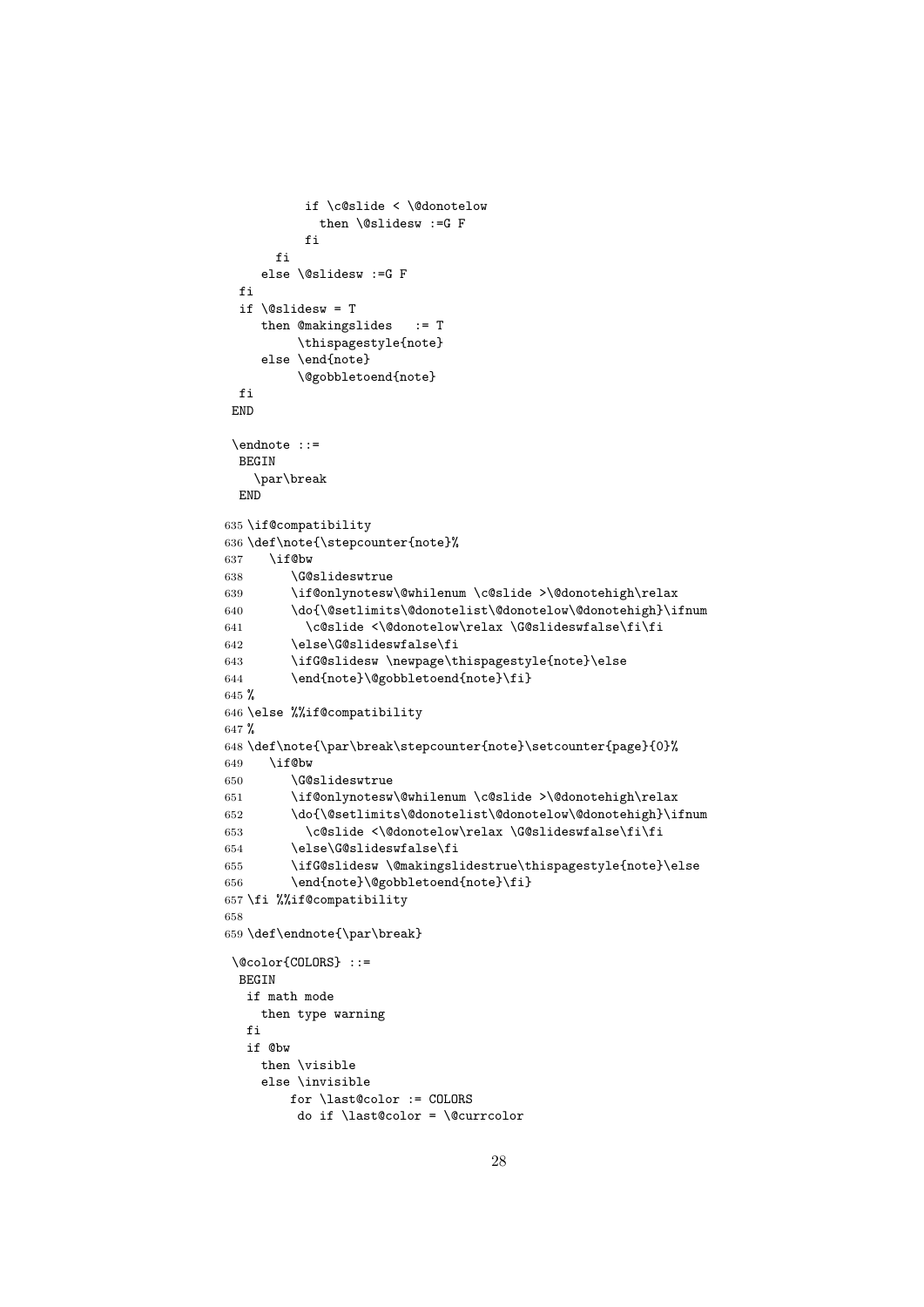```
then \visible
             fi
          od
  fi
  \ignorespaces
END
```
FMi: \last@color will be used in \slide to set up first color if no color is given. I suppose that this is much too complicated. \else\@tempswafalse would produce the same effect I imagine.

```
660 \def\@color#1{\@mmodetest
661 {\if@bw \@tempswatrue \else \@tempswafalse
662 \@for \reserved@a :=#1\do{\ifx\reserved@a\@currcolor\@tempswatrue\fi
663 \let\last@color\reserved@a}\fi
664 \if@tempswa \visible \else \invisible \fi
665 \ignorespaces}}
666
667 \def\@mmodetest#1{\ifmmode\ClassWarning{slides}{Color-changing command
668 in math mode has been ignored}\else #1\fi}
669
670 \def\invisible{\@mmodetest
671 {\if@visible
672 \@visiblefalse
673 \fontshape\f@shape\selectfont
674 \mathversion{invisible}%
675 \fi
676 \ignorespaces}}
677
678 \def\visible{\@mmodetest
679 {\if@visible
680 \else
681 \@visibletrue
```
Here is the LAT<sub>E</sub>X  $2\varepsilon$  interface hidden. We use a trick to provide ourselves with a sort of additional attribute without making the current mechanism even larger. The trick is that we denote invisible by putting an uppercase I in front of the shape name for invisible shapes and remove it again if we want to become visible.

```
682 \fontshape{\expandafter\@gobble\f@shape}\selectfont
683 \mathversion{normal}%
684 \fi
685 \ignorespaces}}
686
687 \def\fontshape#1{\edef\f@shape{\if@visible \else I\fi #1}}
```
# 10.3 Macros for font handling

We let \familydefault point at \sfdefault, to make it easier to use the document class slides with packages that set up other fonts.

688 \renewcommand{\familydefault}{\sfdefault}

The latexsym package, which is needed to be able to access the LAT<sub>EX</sub> symbol fonts (lasy), sets things up so that for sizes larger then 10 point magnifications of lasy10 are used. For slides we want to use magnifications of lasy8, so we set up the lasy family here to prevent LATEX from loading Ulasy.fd.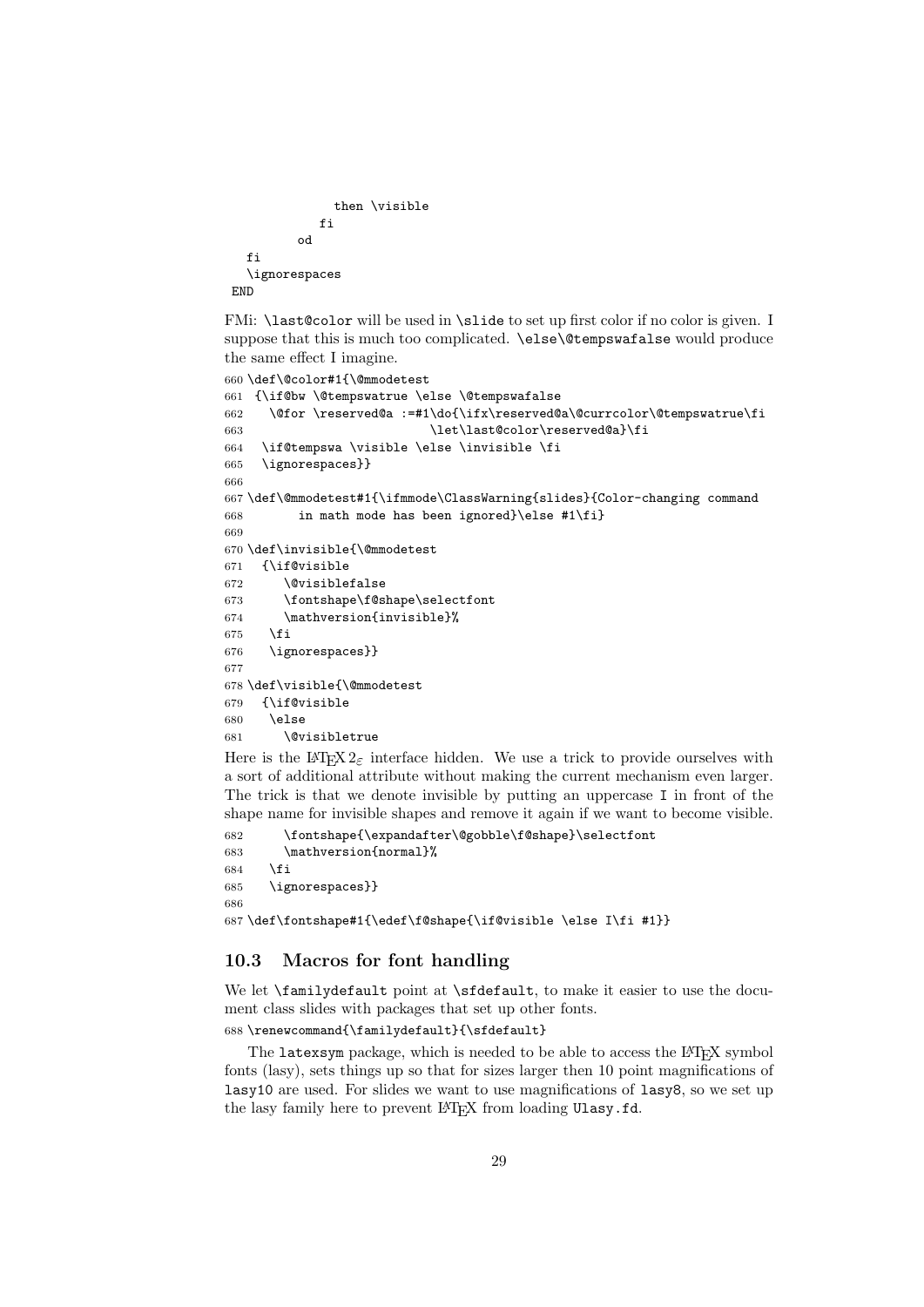```
689 \DeclareFontFamily{U}{lasy}{}{}
690 \DeclareFontShape{U}{lasy}{m}{n}{%
691 <12><13.82><16.59><19.907><23.89><28.66><34.4><41.28>lasy8
692 }{}
693 \DeclareFontShape{U}{lasy}{m}{In}{%
694 <13.82><16.59><19.907><23.89><28.66><34.4><41.28>ilasy8
695 }{}
696 \message{picture,}
```
#### 10.3.1 Modifications to the picture environment

Below are the new definitions of the picture-drawing macros required for SLiTeX. Only those commands that actually draw something must be changed so that they do not produce any output when the @visible switch is false.

```
697 \def\line(#1,#2)#3{\if@visible\@xarg #1\relax \@yarg #2\relax
698 \@linelen #3\unitlength
699 \ifnum\@xarg =\z@ \@vline
700 \else \ifnum\@yarg =\z@ \@hline \else \@sline\fi
701 \fi\fi}
702
703 \def\vector(#1,#2)#3{\if@visible\@xarg #1\relax \@yarg #2\relax
704 \@linelen #3\unitlength
705 \ifnum\@xarg =\z@ \@vvector
706 \else \ifnum\@yarg =\z@ \@hvector \else \@svector\fi
707 \fi\fi}
708
709 \def\dashbox#1(#2,#3){%
710 \leavevmode\if@visible\hb@xt@\z@{\baselineskip \z@
711 \lineskip \z@
712 \@dashdim #2\unitlength
713 \@dashcnt \@dashdim \advance\@dashcnt 200
714 \@dashdim #1\unitlength\divide\@dashcnt \@dashdim
715 \ifodd\@dashcnt\@dashdim\z@
716 \advance\@dashcnt \@ne \divide\@dashcnt \tw@
717 \else \divide\@dashdim \tw@ \divide\@dashcnt \tw@
718 \advance\@dashcnt \m@ne
719 \setbox\@dashbox \hbox{\vrule \@height \@halfwidth \@depth \@halfwidth
720 \@width \@dashdim}\put(0,0){\copy\@dashbox}%
721 \put(0,#3){\copy\@dashbox}%
722 \put(#2,0){\hskip-\@dashdim\copy\@dashbox}%
723 \put(#2,#3){\hskip-\@dashdim\box\@dashbox}%
724 \multiply\@dashdim \thr@@
725 \fi
726 \setbox\@dashbox \hbox{\vrule \@height \@halfwidth \@depth \@halfwidth
727 \@width #1\unitlength\hskip #1\unitlength}\@tempcnta\z@
728 \put(0,0){\hskip\@dashdim \@whilenum \@tempcnta <\@dashcnt
729 \do{\copy\@dashbox\advance\@tempcnta \@ne }}\@tempcnta\z@
730 \put(0,#3){\hskip\@dashdim \@whilenum \@tempcnta <\@dashcnt
731 \do{\copy\@dashbox\advance\@tempcnta \@ne }}%
732 \@dashdim #3\unitlength
733 \@dashcnt=\@dashdim \advance\@dashcnt 200
734 \@dashdim #1\unitlength\divide\@dashcnt \@dashdim
735 \ifodd\@dashcnt \@dashdim=\z@
```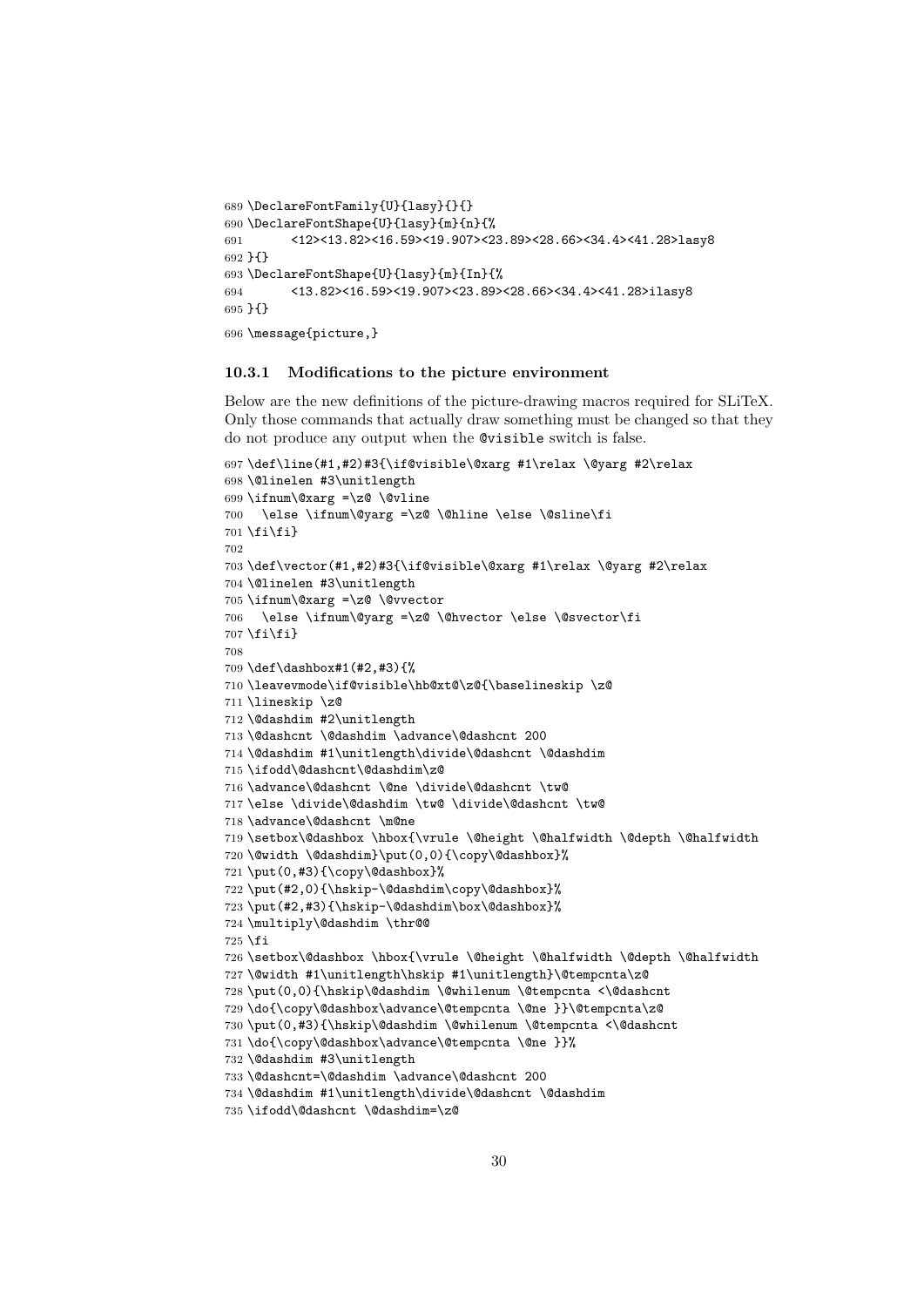```
736 \advance\@dashcnt \@ne \divide\@dashcnt \tw@
737 \else
738 \divide\@dashdim \tw@ \divide\@dashcnt \tw@
739 \advance\@dashcnt \m@ne
740 \setbox\@dashbox\hbox{\hskip -\@halfwidth
741 \vrule \@width \@wholewidth
742 \@height \@dashdim}\put(0,0){\copy\@dashbox}%
743 \put(#2,0){\copy\@dashbox}%
744 \put(0,#3){\lower\@dashdim\copy\@dashbox}%
745 \put(#2,#3){\lower\@dashdim\copy\@dashbox}%
746 \multiply\@dashdim \thr@@
747 \fi
748 \setbox\@dashbox\hbox{\vrule \@width \@wholewidth
749 \@height #1\unitlength}\@tempcnta\z@
750 \put(0,0){\hskip -\@halfwidth \vbox{\@whilenum \@tempcnta <\@dashcnt
751 \do{\vskip #1\unitlength\copy\@dashbox\advance\@tempcnta \@ne }%
752 \vskip\@dashdim}}\@tempcnta\z@
753 \put(#2,0){\hskip -\@halfwidth \vbox{\@whilenum \@tempcnta <\@dashcnt
754 \relax\do{\vskip #1\unitlength\copy\@dashbox\advance\@tempcnta \@ne }%
755 \vskip\@dashdim}}}\fi\@makepicbox(#2,#3)}
(re)declare these booleans as they not defined in old format (or with latexrelease
package)
756 \newif\if@ovvline \@ovvlinetrue
757 \newif\if@ovhline \@ovhlinetrue
```

```
759 \@ovttrue \@ovbtrue \@ovltrue \@ovrtrue
760 \@ovvlinefalse \@ovhlinefalse
761 \@tfor\reserved@a :=#3\do
762 {\csname @ov\reserved@a false\endcsname}%
763 \@ovxx#1\unitlength \@ovyy #2\unitlength
764 \@tempdimb \ifdim \@ovyy >\@ovxx \@ovxx \@ovvlinetrue
765 \else \@ovyy \ifdim \@ovyy =\@ovxx \else \@ovhlinetrue \fi\fi
766 \advance \@tempdimb -2\p@
767 \@getcirc \@tempdimb
768 \@ovro \ht\@tempboxa \@ovri \dp\@tempboxa
769 \@ovdx\@ovxx \advance\@ovdx -\@tempdima \divide\@ovdx \tw@
770 \@ovdy\@ovyy \advance\@ovdy -\@tempdima \divide\@ovdy \tw@
771 \ifdim \@ovdx >\z@ \@ovhlinetrue \fi
772 \ifdim \@ovdy >\z@ \@ovvlinetrue \fi
773 \@circlefnt \setbox\@tempboxa
774 \hbox{\if@ovr \@ovvert32\kern -\@tempdima \fi
775 \if@ovl \kern \@ovxx \@ovvert01\kern -\@tempdima \kern -\@ovxx \fi
776 \if@ovt \@ovhorz \kern -\@ovxx \fi
777 \if@ovb \raise \@ovyy \@ovhorz \fi}\advance\@ovdx\@ovro
778 \advance\@ovdy\@ovro \ht\@tempboxa\z@ \dp\@tempboxa\z@
779 \@put{-\@ovdx}{-\@ovdy}{\box\@tempboxa}%
780 \endgroup\fi}
781
782 \def\@circle#1{\if@visible \begingroup \boxmaxdepth \maxdimen
```
\def\@oval(#1,#2)[#3]{\if@visible\begingroup \boxmaxdepth \maxdimen

```
783 \@tempdimb #1\unitlength
```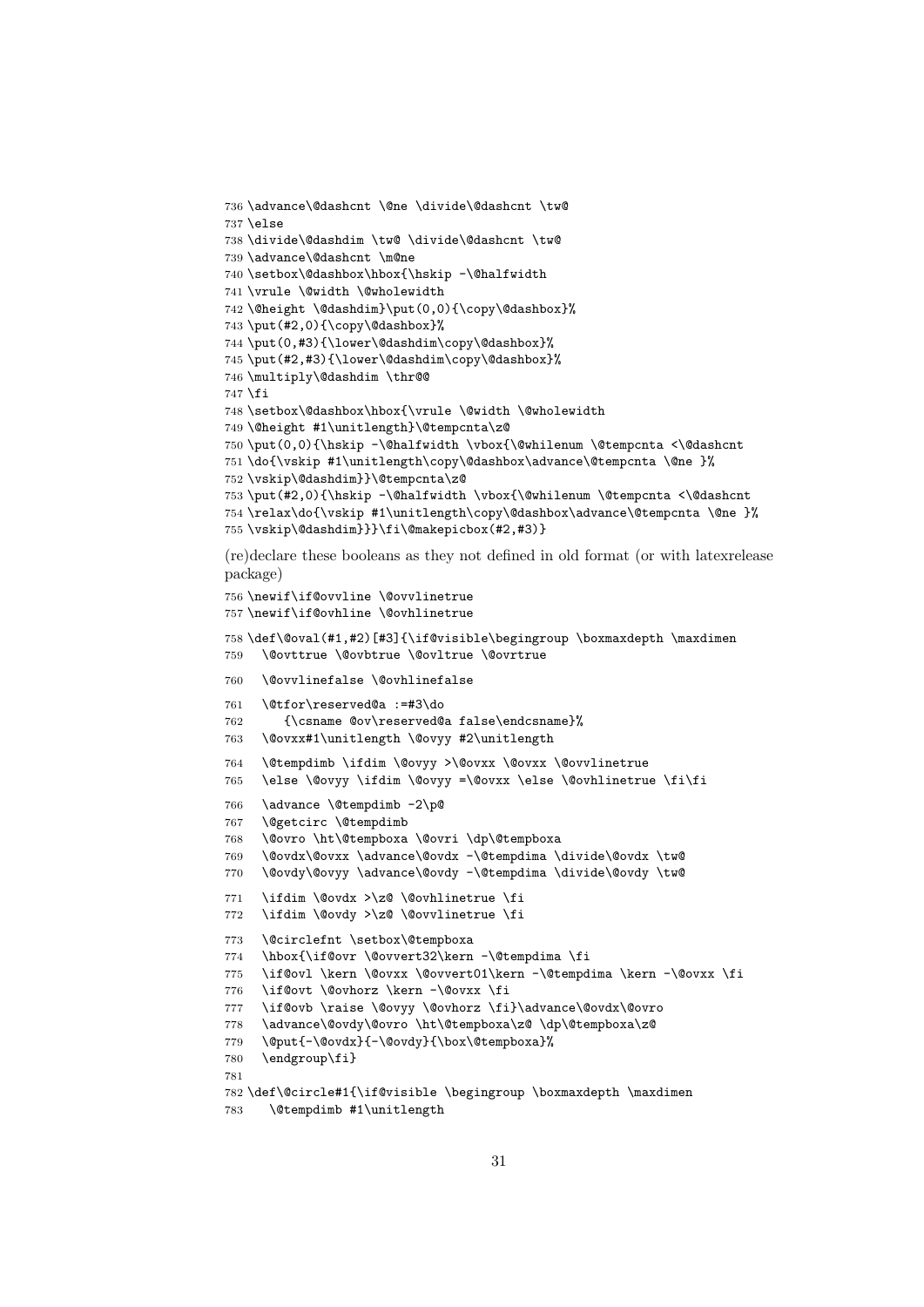```
784 \ifdim \@tempdimb >15.5\p@\relax \@getcirc\@tempdimb
785 \@ovro\ht\@tempboxa
786 \setbox\@tempboxa\hbox{\@circlefnt
787 \advance\@tempcnta\tw@ \char \@tempcnta
788 \advance\@tempcnta\m@ne \char \@tempcnta \kern -2\@tempdima
789 \advance\@tempcnta\tw@
790 \raise \@tempdima \hbox{\char\@tempcnta}\raise \@tempdima
791 \box\@tempboxa}\ht\@tempboxa\z@ \dp\@tempboxa\z@
792 \@put{-\@ovro}{-\@ovro}{\box\@tempboxa}%
793 \else \@circ\@tempdimb{96}\fi\endgroup\fi}
794
795 \def\@dot#1{%
796 \if@visible\@tempdimb #1\unitlength \@circ\@tempdimb{112}\fi}
797 \def\@frameb@x#1{%
798 \@tempdima\fboxrule
799 \advance\@tempdima\fboxsep
800 \advance\@tempdima\dp\@tempboxa
801 \leavevmode
802 \hbox{%
803 \lower\@tempdima\hbox{%
804 \vbox{%
805 \if@visible\hrule\@height\else\vskip\fi\fboxrule
806 \hbox{%
807 \if@visible\vrule\@width\else\hskip\fi\fboxrule
808 #1%
809 \quad \text{Vbox}\810 \vskip\fboxsep
811 \box\@tempboxa
812 \vskip\fboxsep}%
813 #1%
814 \if@visible\vrule\@width\else\hskip\fi\fboxrule}%
815 \if@visible\hrule\@height\else\vskip\fi\fboxrule}}}}
816
817 \long\def\frame#1{\if@visible\leavevmode
818 \vbox{\vskip-\@halfwidth\hrule \@height\@halfwidth \@depth \@halfwidth
819 \vskip-\@halfwidth\hbox{\hskip-\@halfwidth \vrule \@width\@wholewidth
820 \hskip-\@halfwidth #1\hskip-\@halfwidth \vrule \@width \@wholewidth
821 \hskip -\@halfwidth}\vskip -\@halfwidth\hrule \@height \@halfwidth
822 \@depth \@halfwidth\vskip -\@halfwidth}\else #1\fi}
823 \message{mods,}
```
#### 10.3.2 Other modifications to T<sub>E</sub>X and  $E$ F<sub>E</sub>X commands

```
\rule
824 \def\@rule[#1]#2#3{\@tempdima#3\advance\@tempdima #1\leavevmode
825 \hbox{\if@visible\vrule
826 \@width#2 \@height\@tempdima \@depth-#1\else
827 \vrule \@width \z@ \@height\@tempdima \@depth-#1\vrule
828 \@width#2 \@height\z@\fi}}
829
830 % \_ (Added 10 Nov 86)
831
```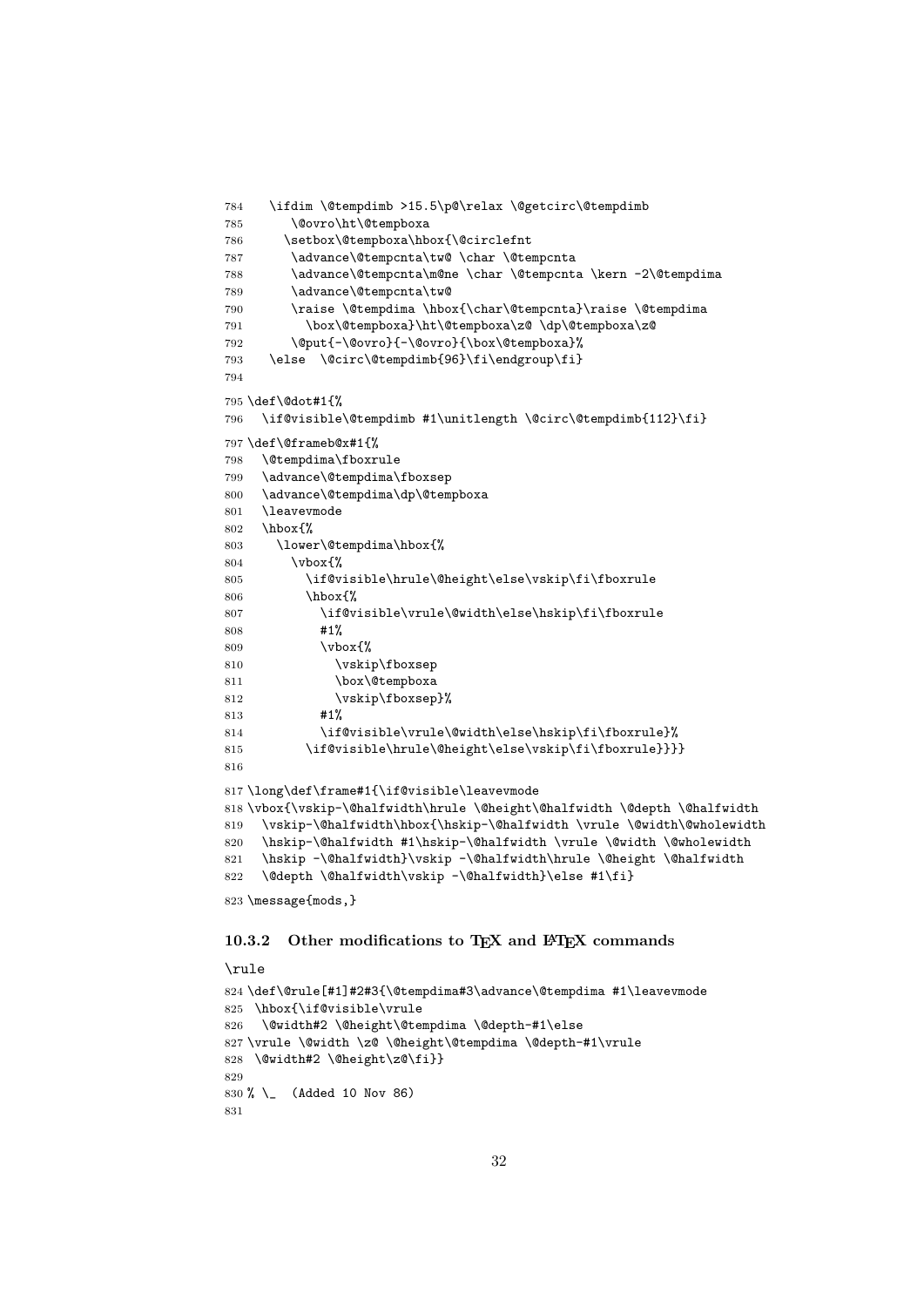```
832 \def\_{\leavevmode \kern.06em \if@visible\vbox{\hrule \@width.3em}\else
833 \vbox{\hrule \@height \z@ \@width.3em}\vbox{\hrule \@width \z@}\fi}
 \overline, \underline, \frac and \sqrt
 \@mathbox{STYLE}{BOX}{MTEXT} : Called in math mode, typesets MTEXT and
   stores result in BOX, using STYLE.
 \@bphant{BOX} : Creates a phantom with dimensions BOX.
 \@vbphant{BOX} : Creates a phantom with ht of BOX and zero width.
 \@hbphant{BOX} : Creates a phantom with width of BOX
                   and zero ht & dp.
 \@hvsmash{STYLE}{MTEXT} : Creates a copy of MTEXT with zero height and
                          width in STYLE.
834 \def\@mathbox#1#2#3{\setbox#2\hbox{$\m@th#1{#3}$}}
835
836 \def\@vbphantom#1{\setbox\tw@\null \ht\tw@\ht #1\dp\tw@\dp #1%
837 \box\tw@}
838
839 \def\@bphantom#1{\setbox\tw@\null
840 \wd\tw@\wd #1\ht\tw@\ht #1\dp\tw@\dp #1%
841 \box\tw@}
842
843 \def\@hbphantom#1{\setbox\tw@\null \wd\tw@\wd #1\ht\tw@\z@ \dp\tw@\z@
844 \box\tw@}
845
846 \def\@hvs \mathrel{1#2{\@math>math} \ht\z9{\z0 \d\rho\z0} \wd\z0}847 \box\z@}
848
849 \def\underline#1{\relax\ifmmode
850 \@xunderline{#1}\else $\m@th\@xunderline{\hbox{#1}}$\relax\fi}
851
852 \def\@xunderline#1{\mathchoice{\@xyunderline\displaystyle{#1}}%
853 {\@xyunderline
854 \textstyle{#1}}{\@xyunderline\scriptstyle{#1}}{\@xyunderline
855 \scriptscriptstyle{#1}}}
856
857 \def\@xyunderline#1#2{%
858 \@mathbox#1\@smashboxa{#2}\@hvsmash#1{\copy\@smashboxa}%
859 \if@visible \@hvsmash#1{\@@underline{\@bphantom\@smashboxa}}\fi
860 \@mathbox#1\@smashboxb{\@@underline{\box\@smashboxa}}%
861 \@bphantom\@smashboxb}
862
863 \let\@@overline=\overline
864
865 \def\overline#1{\mathchoice{\@xoverline\displaystyle{#1}}{\@xoverline
866 \textstyle{#1}}{\@xoverline\scriptstyle{#1}}{\@xoverline
867 \scriptscriptstyle{#1}}}
868
869 \def\@xoverline#1#2{%
870 \@mathbox#1\@smashboxa{#2}\@hvsmash#1{\copy\@smashboxa}%
871 \if@visible \@hvsmash#1{\@@overline{\@bphantom\@smashboxa}}\fi
872 \@mathbox#1\@smashboxb{\@@overline{\box\@smashboxa}}%
873 \@bphantom\@smashboxb}
```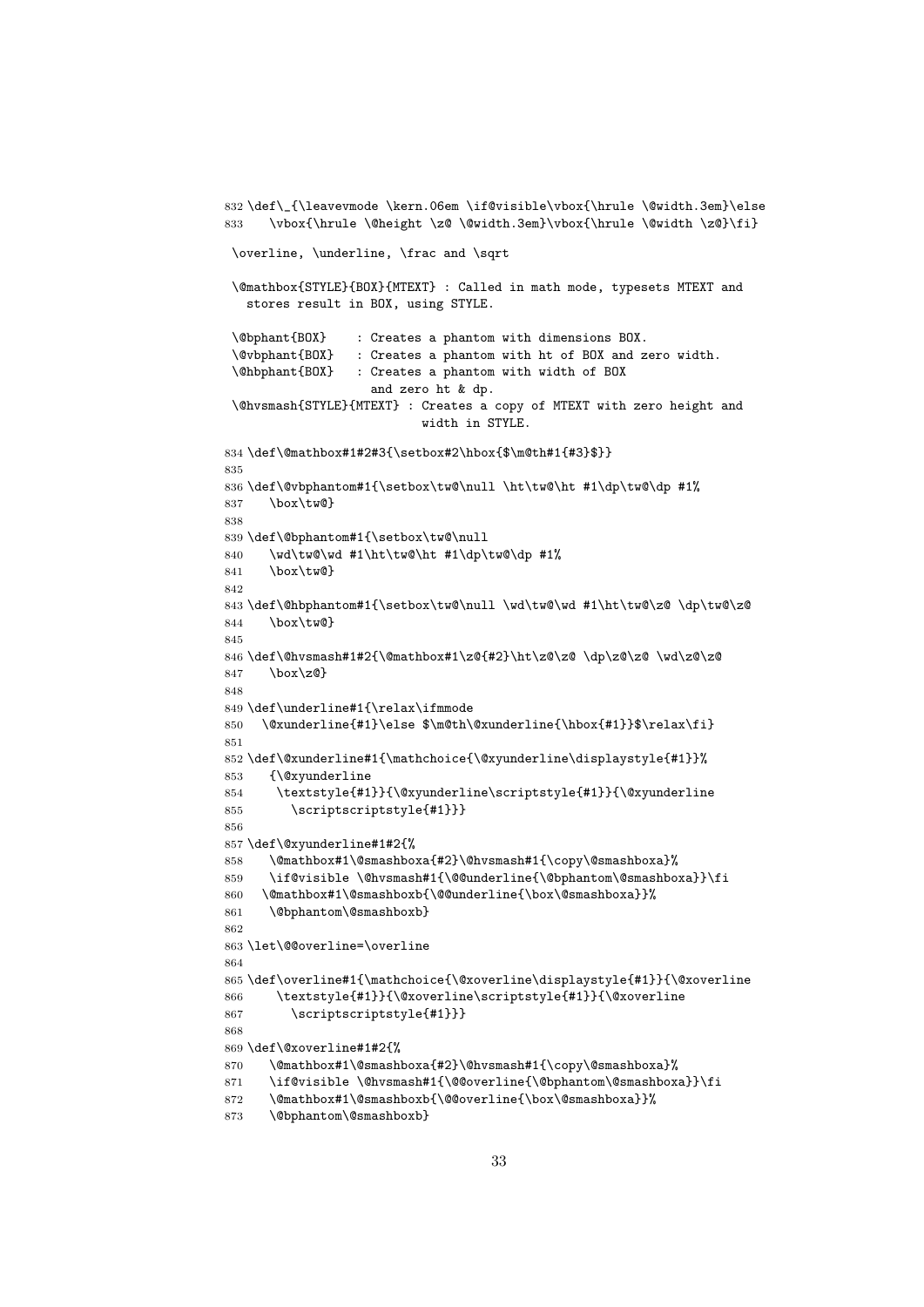```
\@frac {STYLE}{DENOMSTYLE}{NUM}{DEN}{FONTSIZE} :
  Creates \frac{NUM}{DENOM}
  in style STYLE with NUM and DENOM in style DENOMSTYLE
 FONTSIZE should be \textfont \scriptfont or \scriptscriptfont
```
Added a group around the first argument of \frac to prevent changes (for example font changes) to modify the contents of the second argument.

```
874 \def\frac#1#2{\mathchoice
875 {\@frac\displaystyle\textstyle{#1}{#2}\textfont}{\@frac
876 \textstyle\scriptstyle{#1}{#2}\textfont}{\@frac
877 \scriptstyle\scriptscriptstyle{#1}{#2}\scriptfont}{\@frac
878 \scriptscriptstyle\scriptscriptstyle{#1}{#2}\scriptscriptfont}}
879
880 \def\@frac#1#2#3#4#5{%
881 \@mathbox#1\@smashboxc{{\begingroup#3\endgroup\over#4}}%
882 \setbox\tw@\null
883 \ht\tw@ \ht\@smashboxc
884 \dp\tw@ \dp\@smashboxc
885 \wd\tw@ \wd\@smashboxc
886 \box\if@visible\@smashboxc\else\tw@\fi}
887
888 \def\r@@t#1#2{\setbox\z@\hbox{$\m@th#1\@xysqrt#1{#2}$}%
889 \dimen@\ht\z@ \advance\dimen@-\dp\z@
890 \mskip5mu\raise.6\dimen@\copy\rootbox \mskip-10mu\box\z@}
891 \def\sqrt{\@ifnextchar[{\@sqrt}{\@xsqrt}}
892 \def\@sqrt[#1]{\root #1\of}
893 \def\@xsqrt#1{\mathchoice{\@xysqrt\displaystyle{#1}}{\@xysqrt
894 \textstyle{#1}}{\@xysqrt\scriptstyle{#1}}{\@xysqrt
895 \scriptscriptstyle{#1}}}
896 \def\@xysqrt#1#2{\@mathbox#1\@smashboxa{#2}\if@visible
897 \@hvsmash#1{\sqrtsign{\@bphantom\@smashboxa}}\fi
898 \phantom{\sqrtsign{\@vbphantom\@smashboxa}}\box\@smashboxa}
899900 \newbox\@smashboxa
901 \newbox\@smashboxb
902 \newbox\@smashboxc
   array and tabular environments: changes to '|', \hline, \cline, and \vline,
added 8 Jun 88
903 \def\@arrayrule{\if@visible\@addtopreamble{\hskip -.5\arrayrulewidth
904 \vrule \@width \arrayrulewidth\hskip -.5\arrayrulewidth}\fi}
905 \def\cline#1{\if@visible\@cline#1\@nil\fi}
906
907\def\line{\nonumber\{ \infty 0 = '}\fi908 \if@visible \hrule \@height \arrayrulewidth
909 \else \hrule \@width \z@
910 \fi
```

```
911 \futurelet \reserved@a\@xhline}
912
```

```
913 \def\vline{\if@visible \vrule \@width \arrayrulewidth
914 \else \vrule \@width \arrayrulewidth \@height \z@
915 \@depth \z@ \fi}
```

```
916 \message{output,}
```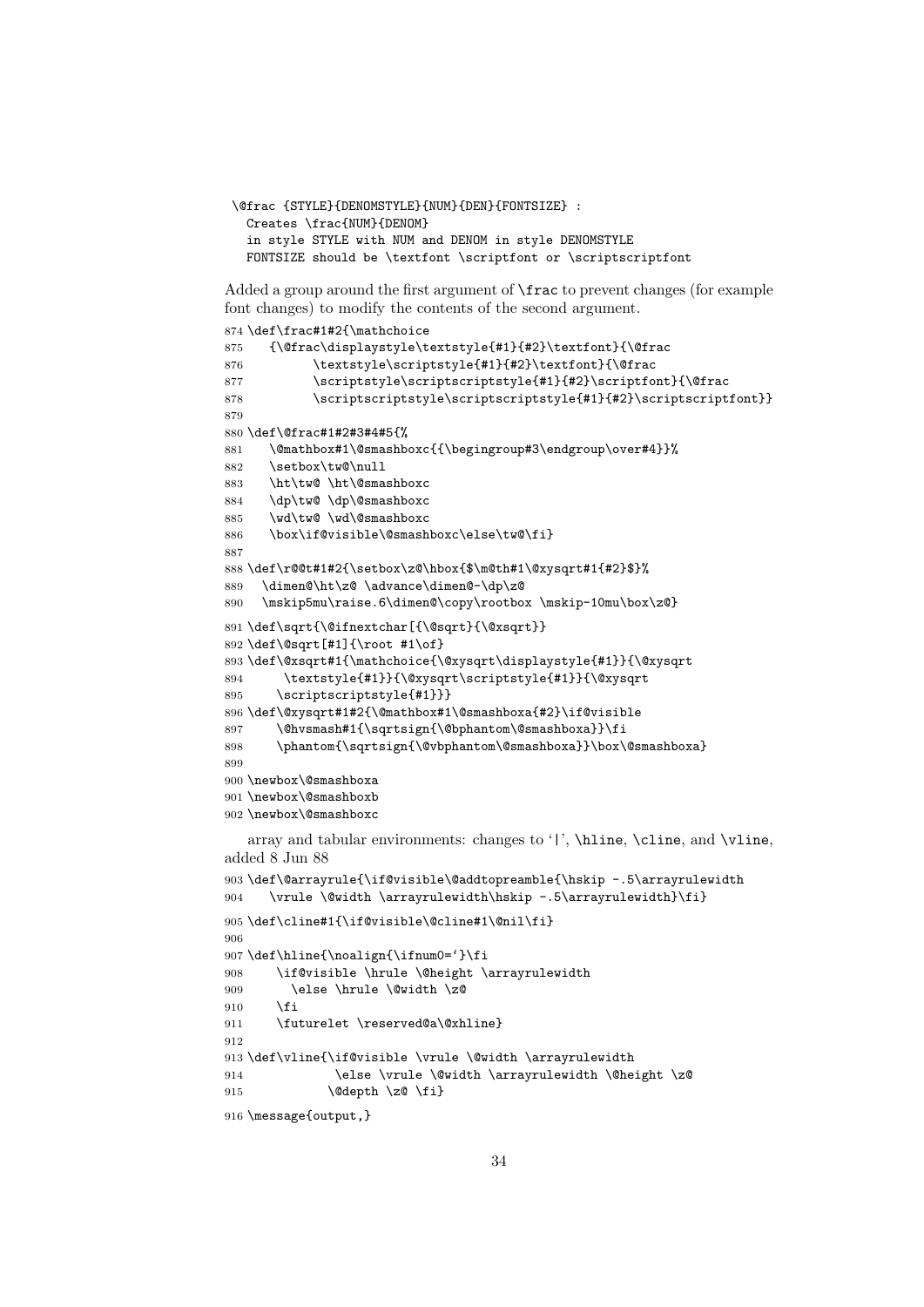#### 10.3.3 Changes to LATEX output routine

```
\@makecol ==
    BEGIN
 % Following test added for slides to check if extra page
     if @makingslides = T
     then if \c{0}page > 0
            then if \emptyset onote > 0
                    then type 'Note \thenote too long.'
                    else if \c@overlay > 0
                           then type 'Overlay \theoverlay too long.'
                         else type 'Slide \theslide too long'
     fi fi fi fi
     ifvoid \insert\footins
       then \@outputbox := \box255
       else \@outputbox := \vbox {\unvbox255}
                                   \vskip \skip\footins
                                   \footnoterule
                                   \unvbox\@footinsert
                                  }
    fi
    \@freelist :=G \@freelist * \@midlist
    \@midlist :=G empty
    \@combinefloats
    \@outputbox := \vbox to \@colht{\boxmaxdepth := \maxdepth
                                    \vfil %%\vfil added for slides
                                    \unvbox\@outputbox
                                    \vfil } %%\vfil added for slides
    \maxdepth :=G \@maxdepth
    END
FMi simple hack to allow none centered slides Should be revised of course.
917 \let\@topfil\vfil
918
919 \def\@makecol{\if@makingslides\ifnum\c@page>\z@ \@extraslide\fi\fi
920 \ifvoid\footins \setbox\@outputbox\box\@cclv \let\@botfil\vfil
921 \else\let\@botfil\relax\setbox\@outputbox
922 \vbox{\unvbox\@cclv\vfil
923 \vskip\skip\footins\footnoterule\unvbox\footins\vskip
924 \z<sup>o</sup> plus.1fil\relax}\fi
925 \xdef\@freelist{\@freelist\@midlist}\gdef\@midlist{}\@combinefloats
926 \setbox\@outputbox\vbox to\@colht{\boxmaxdepth\maxdepth
927 \@topfil\unvbox\@outputbox\@botfil}\global\maxdepth\@maxdepth}
928
929 \def\@extraslide{\ifnum\c@note>\z@
930 \ClassWarning{slides}{Note \thenote\space too long}\else
931 \ifnum\c@overlay>\z@
932 \ClassWarning{slides}{Overlay \theoverlay\space too long}\else
933 \ClassWarning{slides}{Slide \theslide\space too long}\fi\fi}
934 \message{init}
```
#### 10.3.4 Special SLIT<sub>EX</sub> initializations

FMi why not allow for ref's ?